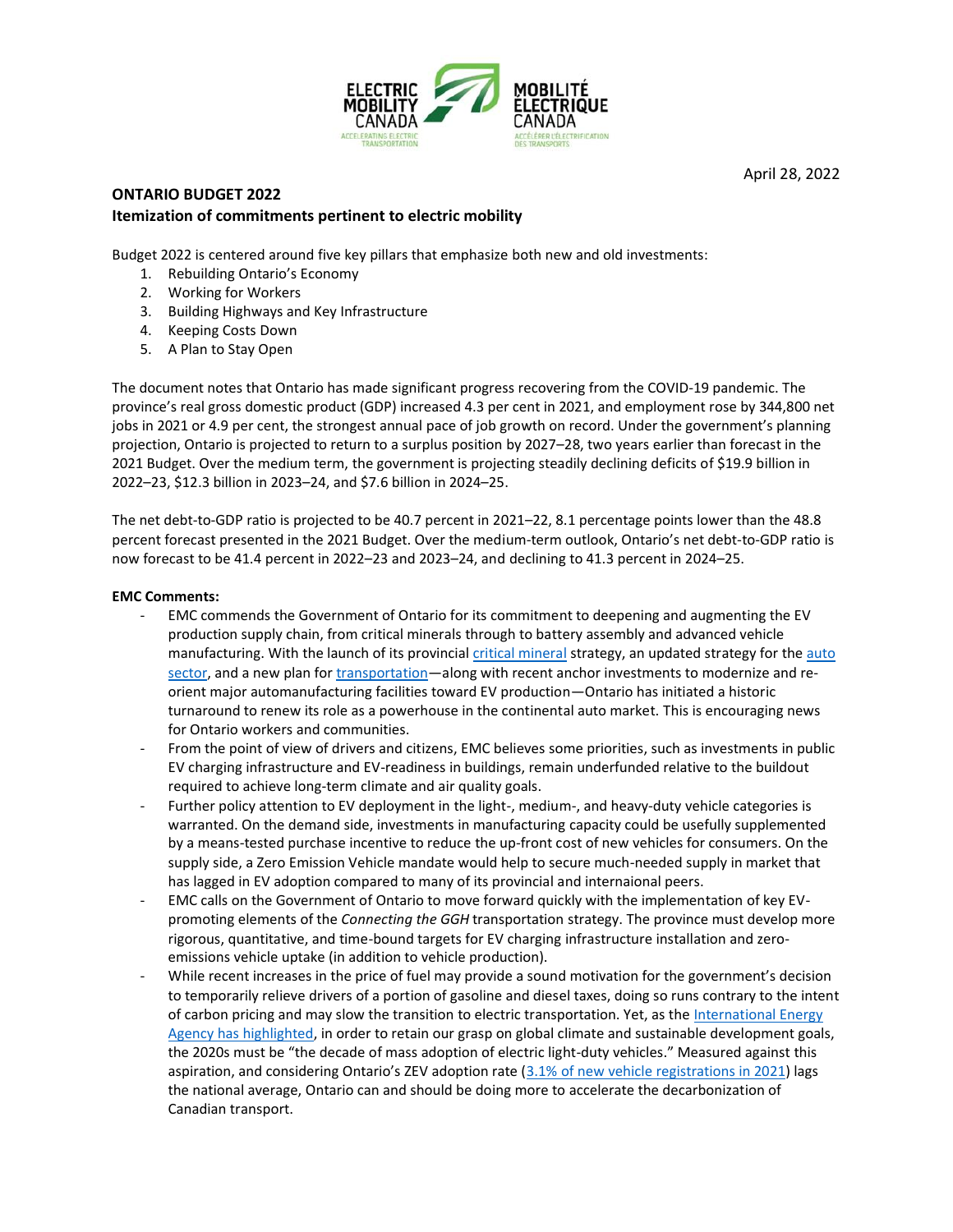

| <b>ONTARIO BUDGET 2022</b>                                                    |                                                                                                                                                                                                                                                                                                                                                                                                                                                                                                                                                                                                                                                                                                                                                                                                                                                                                                                                                                                                                                                                                                                                                                                                                                                                                                                                                                                                                                                                                                                                                                                                                                                                                                                                                                                                                                                                                                                                                    |      |
|-------------------------------------------------------------------------------|----------------------------------------------------------------------------------------------------------------------------------------------------------------------------------------------------------------------------------------------------------------------------------------------------------------------------------------------------------------------------------------------------------------------------------------------------------------------------------------------------------------------------------------------------------------------------------------------------------------------------------------------------------------------------------------------------------------------------------------------------------------------------------------------------------------------------------------------------------------------------------------------------------------------------------------------------------------------------------------------------------------------------------------------------------------------------------------------------------------------------------------------------------------------------------------------------------------------------------------------------------------------------------------------------------------------------------------------------------------------------------------------------------------------------------------------------------------------------------------------------------------------------------------------------------------------------------------------------------------------------------------------------------------------------------------------------------------------------------------------------------------------------------------------------------------------------------------------------------------------------------------------------------------------------------------------------|------|
| emization of electric m                                                       |                                                                                                                                                                                                                                                                                                                                                                                                                                                                                                                                                                                                                                                                                                                                                                                                                                                                                                                                                                                                                                                                                                                                                                                                                                                                                                                                                                                                                                                                                                                                                                                                                                                                                                                                                                                                                                                                                                                                                    |      |
|                                                                               | <b>CHAPTER 1: ONTARIO'S PLAN TO BUILD</b>                                                                                                                                                                                                                                                                                                                                                                                                                                                                                                                                                                                                                                                                                                                                                                                                                                                                                                                                                                                                                                                                                                                                                                                                                                                                                                                                                                                                                                                                                                                                                                                                                                                                                                                                                                                                                                                                                                          |      |
|                                                                               | <b>Section A: Rebuilding Ontario's Economy</b>                                                                                                                                                                                                                                                                                                                                                                                                                                                                                                                                                                                                                                                                                                                                                                                                                                                                                                                                                                                                                                                                                                                                                                                                                                                                                                                                                                                                                                                                                                                                                                                                                                                                                                                                                                                                                                                                                                     |      |
| <b>Highlights</b>                                                             | Every day, Ontario is getting stronger. Critical minerals in the North, including from the Ring<br>of Fire, will become part of the future of clean steel, batteries, and hybrid and electric<br>vehicles as the next generation of automobiles are built in Ontario, by Ontario workers, and<br>sold across North America.<br>In March 2022, the Ontario government released the province's first-ever Critical<br>Minerals Strategy, a five-year road map that will help strengthen Ontario's position as a<br>global leader in supplying critical minerals and Ontario's supply chain for electric and<br>hybrid vehicle manufacturing.<br>The Ontario government is investing \$2 million in 2022-23 and \$3 million in 2023-24 to<br>$\bullet$<br>create a Critical Minerals Innovation Fund to support the mining industry, academia,<br>startups and research and development firms to find innovative solutions for extraction<br>and processing of critical minerals.<br>In April 2022, Ontario released its Low-Carbon Hydrogen Strategy to accelerate the<br>$\bullet$<br>development of the low-carbon hydrogen economy in the province that will create jobs,<br>attract investment and reduce emissions.<br>Ontario Power Generation is working to deploy Canada's first grid-scale Small Modular<br>$\bullet$<br>Reactor (SMR) as early as 2028, which would add clean, affordable and reliable energy<br>to Ontario's electricity grid, attract investment, and support good-paying jobs in the<br>nuclear sector for decades to come.<br>Ontario is supporting investments to help make the province a world-leading producer<br>٠<br>of clean low-emission steel to help build the hybrid and electric vehicles of the future.<br>As of early April 2022, Ontario has attracted nearly \$11 billion in new investments in<br>transformative hybrid and electric vehicle production and battery manufacturing in the<br>province. | p.23 |
|                                                                               | <b>Seizing Ontario's Critical Minerals Opportunities</b><br>The next chapter in the story of Ontario's prosperity begins in the North. Ontario's vast and varied geology provides<br>tremendous opportunities for critical minerals exploration and development. Critical minerals are key components of<br>innovative technologies for high-growth sectors such as batteries, electronics, electric vehicles (EVs) and cleantech.                                                                                                                                                                                                                                                                                                                                                                                                                                                                                                                                                                                                                                                                                                                                                                                                                                                                                                                                                                                                                                                                                                                                                                                                                                                                                                                                                                                                                                                                                                                 |      |
| <b>Advancing the</b><br><b>Critical</b><br><b>Minerals</b><br><b>Strategy</b> | In March 2022, the government released its first-ever Critical Minerals Strategy. Since<br>Ontario announced the development of the strategy in the 2021 Budget, stakeholders have<br>provided feedback on how Ontario can build more integrated supply chains, and enhance<br>investment in mineral exploration and development, as well as support partnership<br>opportunities with Indigenous peoples.<br>Ontario's Critical Minerals Strategy is a five-year road map that will help strengthen Ontario's<br>position as a global leader in supplying critical minerals. The strategy focuses on priorities<br>that will support better supply chain connections between industries, resources and workers                                                                                                                                                                                                                                                                                                                                                                                                                                                                                                                                                                                                                                                                                                                                                                                                                                                                                                                                                                                                                                                                                                                                                                                                                                    | p.24 |
| <b>Critical</b><br><b>Minerals</b>                                            | in Northern Ontario and manufacturing in the South, including Ontario-based EV and battery<br>manufacturing. Ontario's supply of critical minerals, processing capabilities and proximity to<br>North American manufacturing hubs makes the province an ideal location for mineral<br>exploration, mining and investment.<br>The Ring of Fire is one of the most promising mineral deposits in the world and will play a key<br>role in Ontario's future economic prosperity. It will create jobs, unlock critical minerals and                                                                                                                                                                                                                                                                                                                                                                                                                                                                                                                                                                                                                                                                                                                                                                                                                                                                                                                                                                                                                                                                                                                                                                                                                                                                                                                                                                                                                    | p.25 |
|                                                                               | bring multigenerational opportunities to Northern and First Nation communities. All-season,                                                                                                                                                                                                                                                                                                                                                                                                                                                                                                                                                                                                                                                                                                                                                                                                                                                                                                                                                                                                                                                                                                                                                                                                                                                                                                                                                                                                                                                                                                                                                                                                                                                                                                                                                                                                                                                        |      |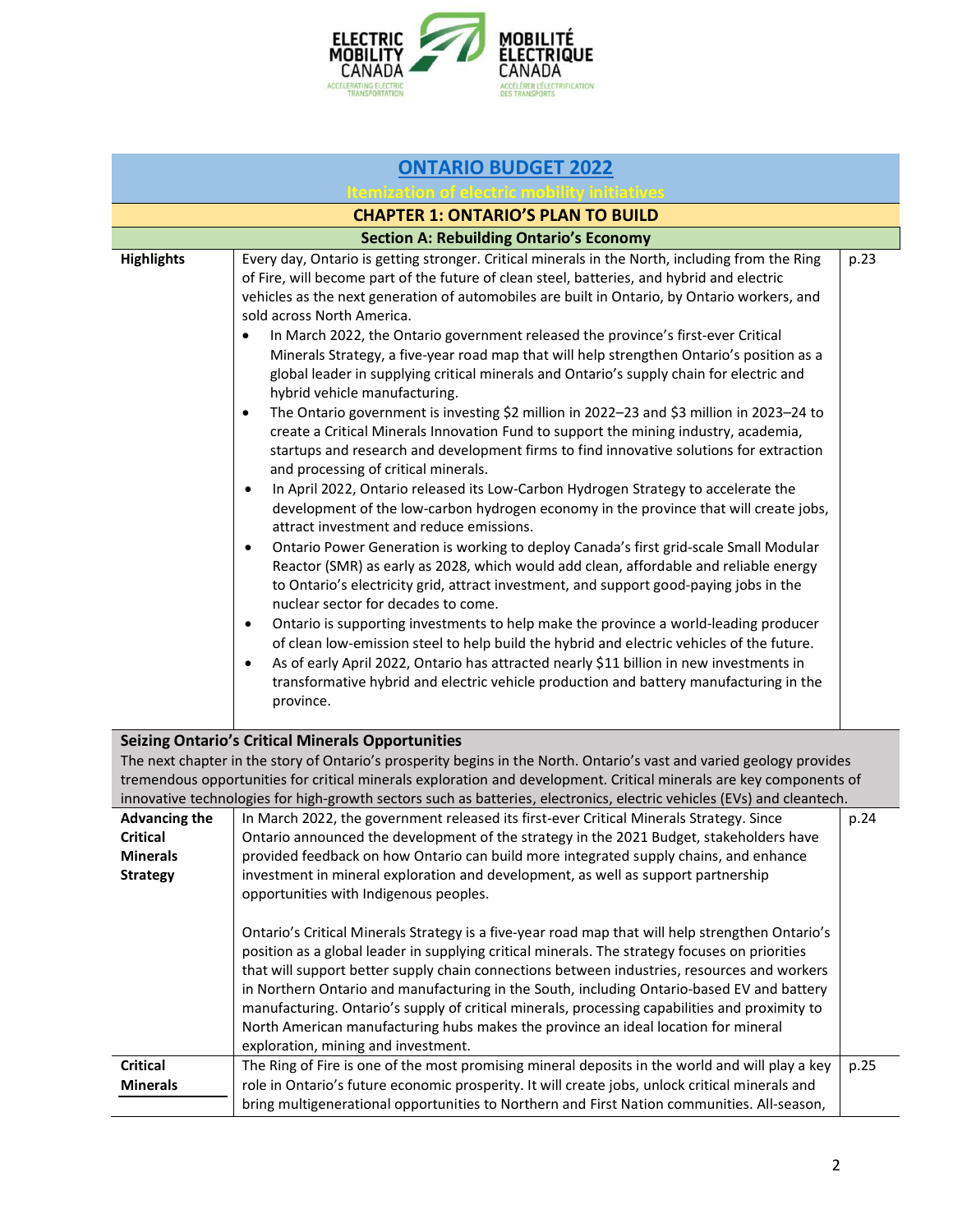

**Building the Corridor to Prosperity: Ring of Fire** dependable road access is a prerequisite to unlocking opportunity in the region. These roads will help bring critical minerals to the manufacturing hubs in the South, which will bring prosperity to Ontario's North, including First Nation communities, improving access to education, health care, goods and services, and housing.

> Ontario has committed close to \$1 billion to support critical legacy infrastructure such as all‐ season roads to the Ring of Fire. To support the construction of all‐season roads, the government approved the provincial Terms of Reference for the Environmental Assessment for the proposed Marten Falls First Nation Community Access Road and Webequie First Nation Supply Road projects in October 2021. In addition, in April 2022, Marten Falls First Nation and Webequie First Nation announced that they will be submitting a Terms of Reference for the proposed Northern Road Link Environmental Assessment. The proposed road is the final piece of critical road infrastructure needed to ensure reliable, all‐season road access to potential mining sites in the Ring of Fire and connect both First Nation communities to Ontario's highway network. The provincial government will continue to work with the federal government to coordinate the impact assessment requirements for these projects.

> Geopolitical forces are fueling a surging demand for reliable and responsibly sourced critical minerals, making this a strategic imperative for Canada. The Ring of Fire will bring significant economic, social and community benefits to the entire nation, and this historic project needs a full federal partner. This is why Ontario will continue to call on the Government of Canada to step up and match Ontario's funding commitments to getting the road to the Ring of Fire built.



Chart 1.1

Sources: Ontario Ministry of Economic Development, Job Creation and Trade: Ontario Ministry of Northern Development, Mines, Natural Resources and Forestry; and Ontario Ministry of Transportation.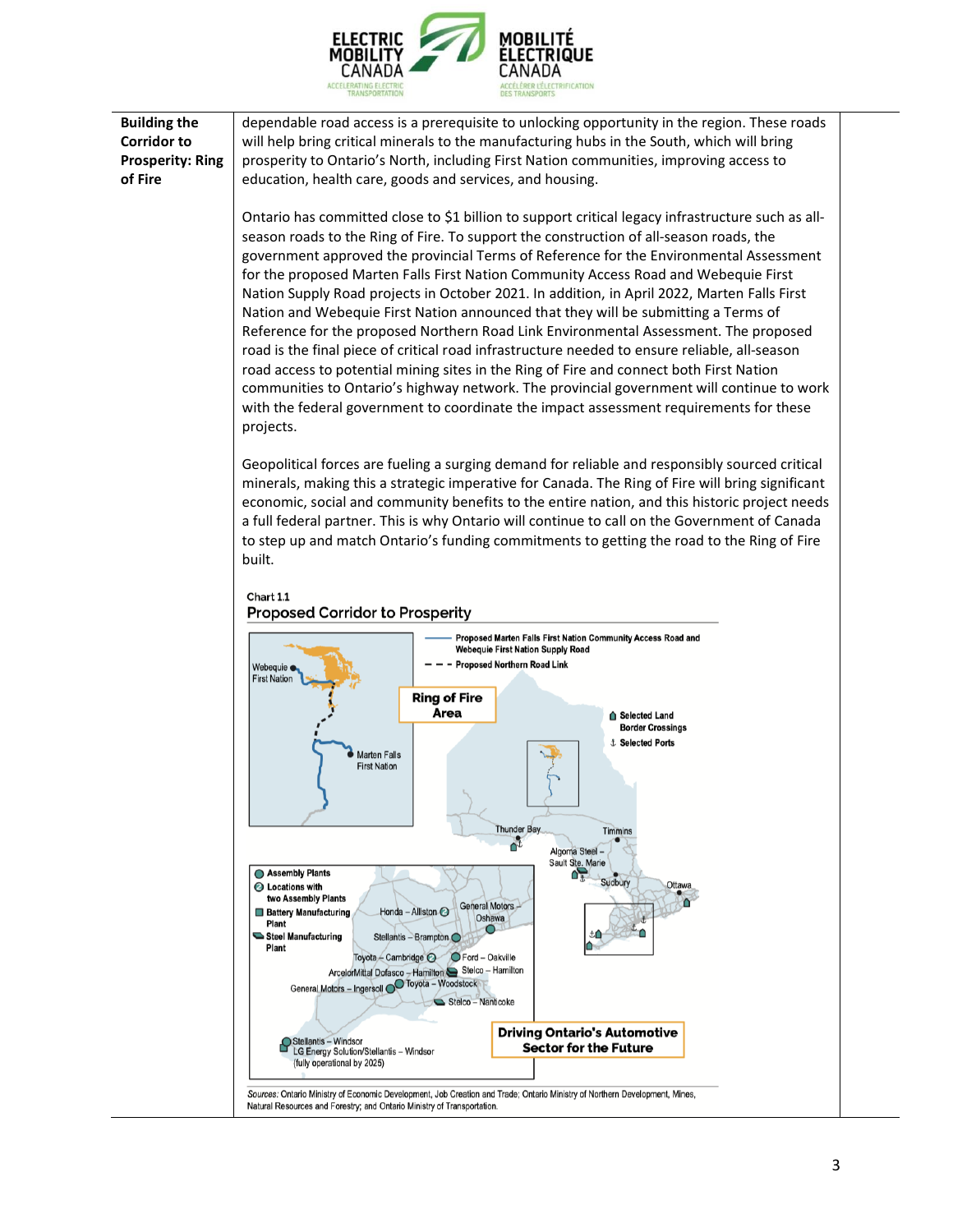

|                                                                                                                                                                                                                                                                                                                                                                                                                                                                                                                                                                   | <b>Vehicle Production in Ontario</b>                                                                                                                                                                                                                                                                                                                                                                                                                                                                                                                                                                                                                                                                                                                |      |
|-------------------------------------------------------------------------------------------------------------------------------------------------------------------------------------------------------------------------------------------------------------------------------------------------------------------------------------------------------------------------------------------------------------------------------------------------------------------------------------------------------------------------------------------------------------------|-----------------------------------------------------------------------------------------------------------------------------------------------------------------------------------------------------------------------------------------------------------------------------------------------------------------------------------------------------------------------------------------------------------------------------------------------------------------------------------------------------------------------------------------------------------------------------------------------------------------------------------------------------------------------------------------------------------------------------------------------------|------|
|                                                                                                                                                                                                                                                                                                                                                                                                                                                                                                                                                                   | General Motors: Oshawa Assembly Plant: Chevrolet Silverado (Light Duty and Heavy Duty);<br>CAMI Assembly Plant, Ingersoll: Chevrolet Equinox (until April/May 2022), BrightDrop<br>Zevo 600 (also known as EV600; starting December 2022).                                                                                                                                                                                                                                                                                                                                                                                                                                                                                                          |      |
|                                                                                                                                                                                                                                                                                                                                                                                                                                                                                                                                                                   | Ford: Oakville Assembly Complex: Ford Edge, Lincoln Nautilus.                                                                                                                                                                                                                                                                                                                                                                                                                                                                                                                                                                                                                                                                                       |      |
|                                                                                                                                                                                                                                                                                                                                                                                                                                                                                                                                                                   | Stellantis: Windsor Assembly Plant: Chrysler Pacifica, Chrysler Voyager; Brampton Assembly<br>Plant: Chrysler 300, Dodge Challenger, Dodge Charger.                                                                                                                                                                                                                                                                                                                                                                                                                                                                                                                                                                                                 |      |
|                                                                                                                                                                                                                                                                                                                                                                                                                                                                                                                                                                   | Toyota: Cambridge - North Plant: RAV4, Lexus NX and NX Hybrid (NX production will start in<br>the upcoming months in 2022); Cambridge - South Plant: Lexus RX 350 and RX 450 Hybrid;<br>Woodstock: Toyota RAV4 and RAV4 Hybrid.                                                                                                                                                                                                                                                                                                                                                                                                                                                                                                                     |      |
|                                                                                                                                                                                                                                                                                                                                                                                                                                                                                                                                                                   | Honda: Alliston Assembly Plant 1: Honda Civic; Alliston Assembly Plant 2: Honda CR-V.                                                                                                                                                                                                                                                                                                                                                                                                                                                                                                                                                                                                                                                               |      |
| <b>Critical</b><br><b>Minerals</b><br><b>Enhancing the</b><br><b>Ontario Junior</b><br><b>Exploration</b><br>Program                                                                                                                                                                                                                                                                                                                                                                                                                                              | Junior mining companies will play an important role in unlocking Ontario's critical minerals<br>opportunity. This is why, in the 2021 Budget, the government announced the Ontario Junior<br>Exploration Program (OJEP) to cover eligible costs of up to \$200,000 for mineral exploration<br>and development. To continue supporting this historic opportunity, the government is<br>investing \$12 million to extend the OJEP for an additional two years, attracting further<br>investment and creating opportunities and jobs in this growing sector.                                                                                                                                                                                           | p.27 |
|                                                                                                                                                                                                                                                                                                                                                                                                                                                                                                                                                                   | Ontario is also creating a Critical Minerals Stream for the OJEP by investing an additional \$4<br>million per year for the next three years. The new stream will help ensure that funding from<br>the OJEP supports critical minerals projects, in addition to those focused on precious metals.<br>It will also provide critical mineral explorers with more opportunities to discover minerals<br>that support electric vehicles and advanced manufacturing.<br>The Ontario Junior Exploration Program: The Ontario Junior Exploration Program was<br>established in 2021 and has generated significant interest in its first intake, with 38<br>applications in 2021-22 requesting \$6.4 million in support and leveraging up to \$13.6 million |      |
|                                                                                                                                                                                                                                                                                                                                                                                                                                                                                                                                                                   | in private-sector funding.                                                                                                                                                                                                                                                                                                                                                                                                                                                                                                                                                                                                                                                                                                                          |      |
| <b>Investing in</b><br><b>Critical</b><br>Minerals<br><b>Innovation</b>                                                                                                                                                                                                                                                                                                                                                                                                                                                                                           | The government is investing \$2 million in 2022-23 and \$3 million in 2023-24 to create a<br>Critical Minerals Innovation Fund. This initiative will help the mining industry, academia,<br>startups, and research and development firms collaborate to develop new, innovative ways<br>to extract and process critical minerals. The fund will support organizations pursuing<br>innovative projects that create jobs, develop new technologies and attract private-sector<br>investments, further strengthening the manufacturing supply chain and make Ontario a<br>leader in battery technology, electric and hybrid vehicles, as well as advanced<br>manufacturing.                                                                            | p.28 |
| <b>Powering Ontario's Economy</b>                                                                                                                                                                                                                                                                                                                                                                                                                                                                                                                                 |                                                                                                                                                                                                                                                                                                                                                                                                                                                                                                                                                                                                                                                                                                                                                     |      |
| The government is taking action to build on the province's clean energy advantage to power Ontario's growing economy.<br>Global companies are looking to invest in jurisdictions with affordable, reliable and clean energy. This is why the<br>government has released Ontario's Low-Carbon Hydrogen Strategy, proposed the creation of a clean energy credit<br>registry, supported Small Modular Reactors (SMRs), and is accelerating electricity transmission projects in Southwestern<br>Ontario. The government has a plan to power Ontario for the future. |                                                                                                                                                                                                                                                                                                                                                                                                                                                                                                                                                                                                                                                                                                                                                     |      |
| Ontario's                                                                                                                                                                                                                                                                                                                                                                                                                                                                                                                                                         | <b>Supporting Growth in Ontario's Hydrogen Sector</b>                                                                                                                                                                                                                                                                                                                                                                                                                                                                                                                                                                                                                                                                                               | p.28 |
| <b>Energy</b>                                                                                                                                                                                                                                                                                                                                                                                                                                                                                                                                                     |                                                                                                                                                                                                                                                                                                                                                                                                                                                                                                                                                                                                                                                                                                                                                     |      |
| <b>Transition and</b><br><b>Electrification</b>                                                                                                                                                                                                                                                                                                                                                                                                                                                                                                                   | The government is leveraging the province's strengths, such as clean electricity, to develop a<br>low-carbon hydrogen economy in Ontario that will create jobs, attract investment and                                                                                                                                                                                                                                                                                                                                                                                                                                                                                                                                                              |      |

reduce greenhouse gas emissions. In April 2022, the Ontario government released its Low‐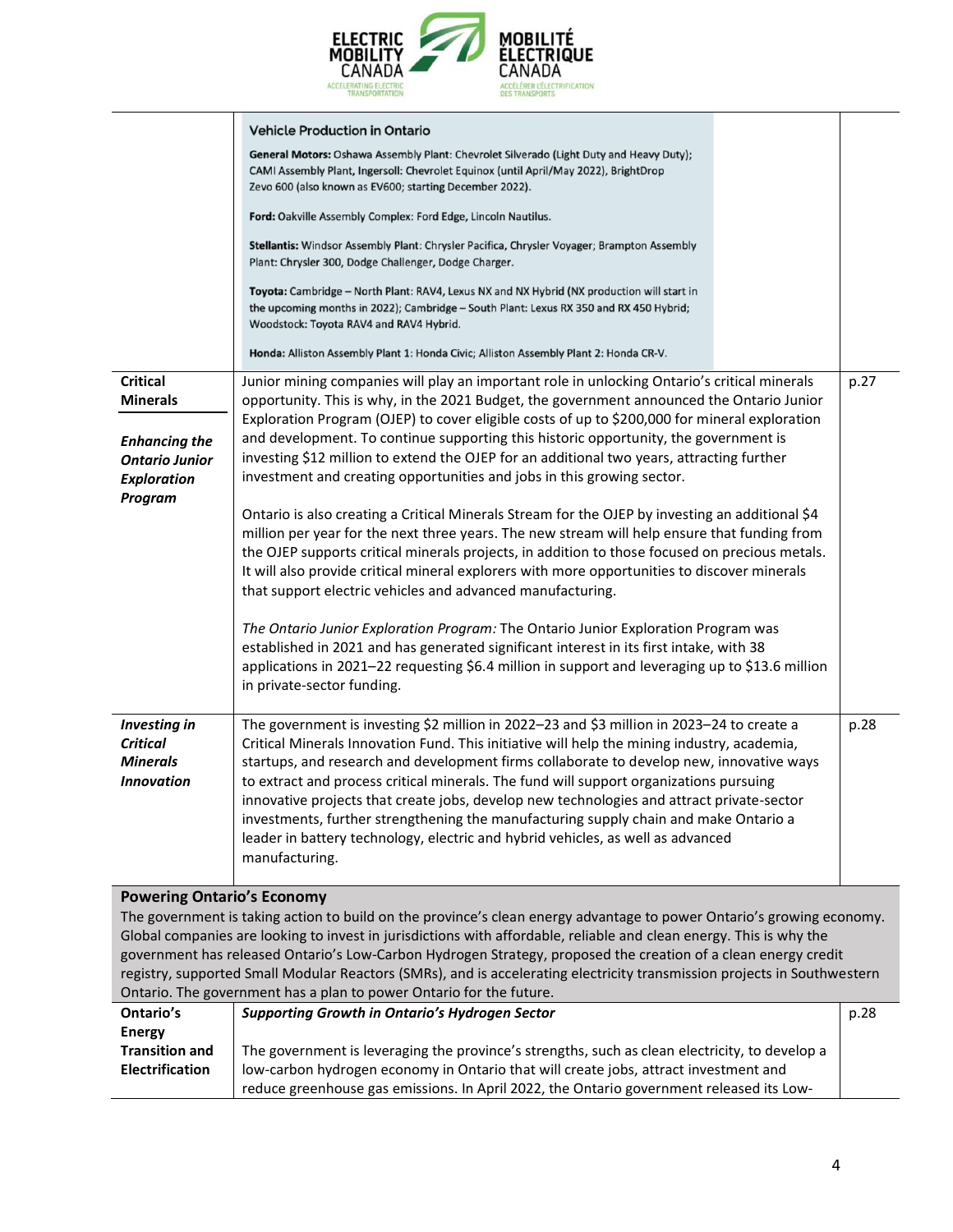

|                                                                                                                                                                                                                                                                                                                                                                             | Carbon Hydrogen Strategy to ensure the province's clean technology and hydrogen sectors<br>continue to grow and contribute to a prosperous green future for the province.<br>As part of the hydrogen strategy, the government is supporting a proposal from Atura                                                                                                                                                                                                                                                                                                                                                                                                                                                                                                                                                                                         |      |
|-----------------------------------------------------------------------------------------------------------------------------------------------------------------------------------------------------------------------------------------------------------------------------------------------------------------------------------------------------------------------------|-----------------------------------------------------------------------------------------------------------------------------------------------------------------------------------------------------------------------------------------------------------------------------------------------------------------------------------------------------------------------------------------------------------------------------------------------------------------------------------------------------------------------------------------------------------------------------------------------------------------------------------------------------------------------------------------------------------------------------------------------------------------------------------------------------------------------------------------------------------|------|
|                                                                                                                                                                                                                                                                                                                                                                             | Power, an Ontario Power Generation (OPG) subsidiary, for the province's largest low-carbon<br>hydrogen production facility, in Niagara Falls, through a 10-year regulatory exemption to the<br>Gross Revenue Charge for electricity generated at OPG's Sir Adam Beck 2 Generating Station<br>used specifically for hydrogen production.                                                                                                                                                                                                                                                                                                                                                                                                                                                                                                                   |      |
|                                                                                                                                                                                                                                                                                                                                                                             | <b>Creating a Clean Energy Registry</b>                                                                                                                                                                                                                                                                                                                                                                                                                                                                                                                                                                                                                                                                                                                                                                                                                   | p.29 |
|                                                                                                                                                                                                                                                                                                                                                                             | The Ontario government is leveraging its world-class clean electricity grid by developing a<br>voluntary clean energy credit (CEC) registry to boost Ontario's international competitiveness<br>and attract jobs. The government has directed the Independent Electricity System Operator<br>(IESO) to consult and report back by July 4, 2022, on the design of a provincial CEC registry<br>that would provide businesses more choice in how they achieve their corporate<br>sustainability goals. Voluntary CECs would represent clean electricity that has been<br>generated from a non-emitting source, such as solar, wind, bioenergy, as well as<br>hydroelectric and nuclear power. A CEC registry would return funds raised through the<br>purchase of CECs to Ontario ratepayers and support future clean energy generation in the<br>province. |      |
|                                                                                                                                                                                                                                                                                                                                                                             | Supporting Economic Growth in Southwestern Ontario through Better Electricity<br><b>Transmission Infrastructure</b>                                                                                                                                                                                                                                                                                                                                                                                                                                                                                                                                                                                                                                                                                                                                       | p.29 |
|                                                                                                                                                                                                                                                                                                                                                                             | With new investments in electric vehicles and battery manufacturing bringing jobs and<br>opportunity to Southwestern Ontario, the government is accelerating the development of<br>five transmission line projects.                                                                                                                                                                                                                                                                                                                                                                                                                                                                                                                                                                                                                                       |      |
|                                                                                                                                                                                                                                                                                                                                                                             | In April 2022, Ontario prioritized Hydro One's work to build transmission lines to address<br>growing electricity demand in the region, driven by growth in the electric vehicle, battery<br>manufacturing and greenhouse sectors. These new transmission lines will supply more clean<br>electricity to the region, create jobs and partnerships for Indigenous communities, and<br>further support economic growth in this part of the province. The transmission projects<br>between London, Windsor and Sarnia represent an investment of more than \$1 billion and<br>are proposed to be developed in phases through 2030.                                                                                                                                                                                                                           |      |
|                                                                                                                                                                                                                                                                                                                                                                             | Selling Ontario Made Products to the World                                                                                                                                                                                                                                                                                                                                                                                                                                                                                                                                                                                                                                                                                                                                                                                                                |      |
|                                                                                                                                                                                                                                                                                                                                                                             | Ontario's manufacturing sector is a key contributor to the economic success of the province. The sector employed over<br>776,000 people in 2021 and generated \$78.4 billion in real GDP in 2020.                                                                                                                                                                                                                                                                                                                                                                                                                                                                                                                                                                                                                                                         |      |
| However, Ontario's manufacturing sector experienced a 30.5 per cent decline in employment from the sector's peak in<br>2004 until 2018. Over this period, the competitiveness of the sector was negatively impacted by the high cost of doing<br>business, gaps in skills training programs and a lack of business investment.                                              |                                                                                                                                                                                                                                                                                                                                                                                                                                                                                                                                                                                                                                                                                                                                                                                                                                                           |      |
| From electric and hybrid vehicles to barbecues, the government is supporting the development of home-grown supply<br>chains, creating the next generation of products and returning Ontario to its rightful place as the workshop of Canada.<br>Through these efforts, products made in Ontario, by Ontario workers, will be shipped across North America and the<br>world. |                                                                                                                                                                                                                                                                                                                                                                                                                                                                                                                                                                                                                                                                                                                                                                                                                                                           |      |

| <b>Producing Clean</b>   Low-carbon steel production has become critical for jurisdictions to compete for   | p.30 |
|-------------------------------------------------------------------------------------------------------------|------|
| Steel in Ontario   manufacturing investments as businesses look to reduce greenhouse gas emissions in their |      |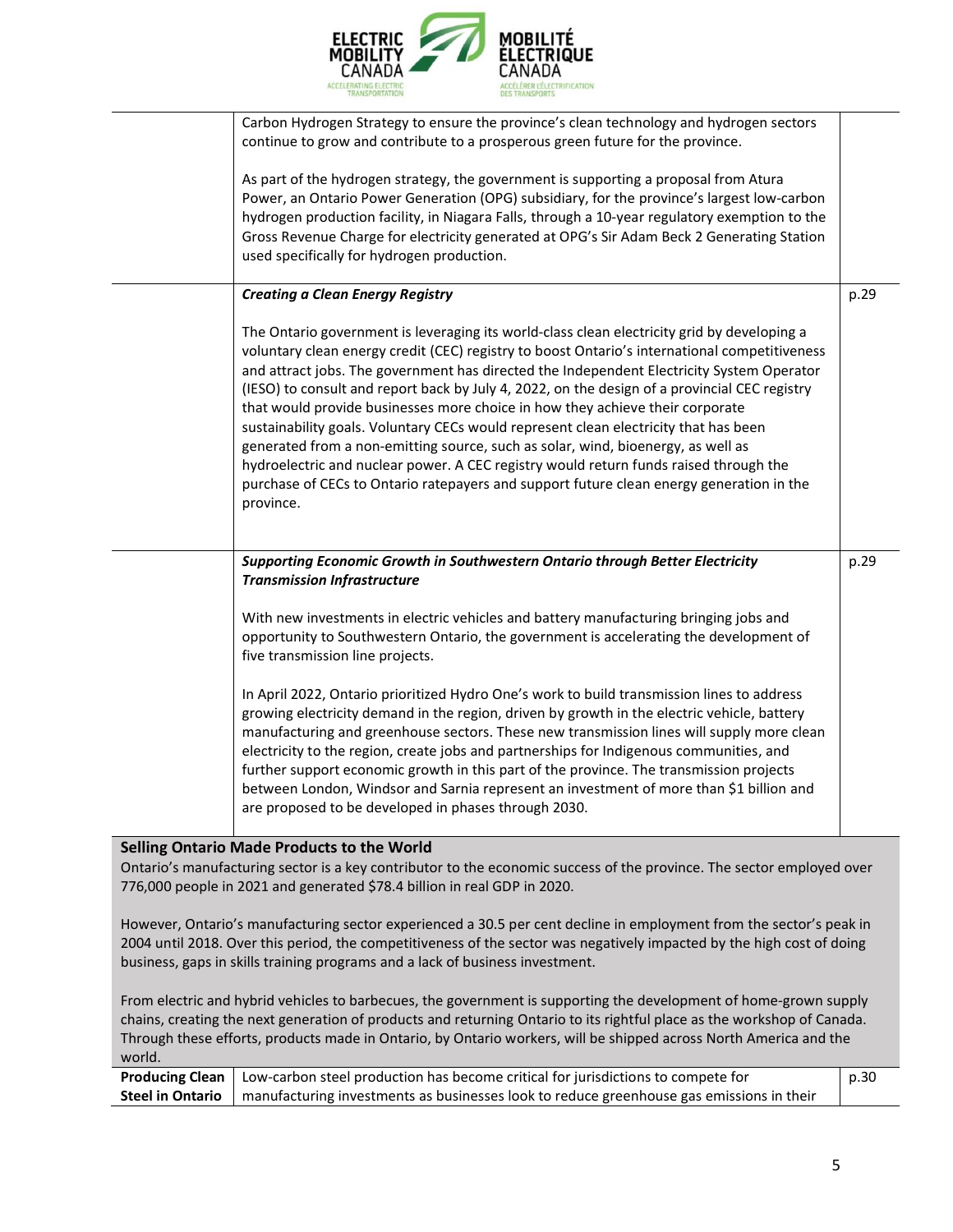

|                                                                    | supply chain. These investments support the creation of new jobs and economic growth as<br>steel producers, automakers and other industries transform their operations.                                                                                                                                                                                                                                                                                                                                                                                                                                                                                              |      |
|--------------------------------------------------------------------|----------------------------------------------------------------------------------------------------------------------------------------------------------------------------------------------------------------------------------------------------------------------------------------------------------------------------------------------------------------------------------------------------------------------------------------------------------------------------------------------------------------------------------------------------------------------------------------------------------------------------------------------------------------------|------|
|                                                                    | In February 2022, Ontario announced it would contribute up to \$500 million in support for<br>ArcelorMittal Dofasco's \$1.8 billion investment in Hamilton to replace its coal-fed coke ovens<br>and blast furnaces with new, low-emission technology. The project will move the facility to a<br>hydrogen-ready direct reduced iron fed electric arc furnace, targeted for completion by<br>2028, to support the livelihoods of 4,600 people working at the facility. ArcelorMittal<br>Dofasco's investment will also significantly lower the carbon footprint of the facility and<br>reduce carbon dioxide (CO2) emissions by about three million tonnes annually. |      |
|                                                                    | In addition, in November 2021, Algoma Steel announced a \$700 million investment in an all-<br>new, low-emission electric arc furnace. This investment will help lay the foundation for long-<br>term competitiveness, economic prosperity, and new, well-paying jobs in Sault Ste. Marie<br>and across all of Northern Ontario. Ontario's revitalized Northern Energy Advantage Program<br>and its new investor-class stream provide the energy rate certainty that Algoma Steel needs<br>to move ahead with this project and secure the jobs of the future.                                                                                                        |      |
|                                                                    | These investments will support Ontario's low-carbon steel transformation and help make the<br>province a world-leading producer of low-emission steel. This includes building the vehicles<br>of the future as well as the technology, transit, hospitals, schools and community<br>infrastructure that are vital for the province's future prosperity and growth. Moving towards<br>clean steel will also significantly reduce the province's greenhouse gas emissions, helping<br>Ontario achieve its target of reducing emissions by 30 per cent by 2030.                                                                                                         |      |
| <b>Building</b><br><b>Ontario Made</b><br><b>Electric Vehicles</b> | Critical minerals in the North will drive electric vehicle (EV) manufacturing in the South,<br>where Ontario's automotive sector is poised for resurgence as the industry continues its<br>large-scale transformation. The government's plan will help Ontario become a North<br>American leader in building the vehicles of the future.                                                                                                                                                                                                                                                                                                                             | p.30 |
|                                                                    | <b>Shifting into Phase 2 of Driving Prosperity</b>                                                                                                                                                                                                                                                                                                                                                                                                                                                                                                                                                                                                                   |      |
|                                                                    | In November 2021, Ontario announced Phase 2 of Driving Prosperity: The Future of Ontario's<br>Automotive Sector, the government's plan to build the next generation of vehicles in Ontario<br>by securing auto production mandates to build electric and hybrid vehicles. The government<br>will also help transform the supply chain by supporting the exploration, mining and<br>production of critical minerals to create a domestic battery ecosystem and encourage<br>research and development.                                                                                                                                                                 |      |
|                                                                    | Driving Prosperity: 2030 Anchor Objective<br>Phase 2 is anchored by the goal to maintain and grow Ontario's auto sector by building at<br>least 400,000 electric and hybrid vehicles by 2030.                                                                                                                                                                                                                                                                                                                                                                                                                                                                        |      |
|                                                                    | <b>Attracting Game-Changing Auto Sector Investments</b>                                                                                                                                                                                                                                                                                                                                                                                                                                                                                                                                                                                                              | p.30 |
|                                                                    | Manufacturing employment in the province peaked in 2004 and declined significantly by<br>2018. The Ontario government is taking action to bring back manufacturing that will create<br>jobs and support families and communities across Ontario.                                                                                                                                                                                                                                                                                                                                                                                                                     |      |
|                                                                    | The auto industry has responded to Ontario's plan to help transform and grow the auto<br>sector, lower taxes, reduce electricity costs and cut red tape. Over the past 18 months, the                                                                                                                                                                                                                                                                                                                                                                                                                                                                                |      |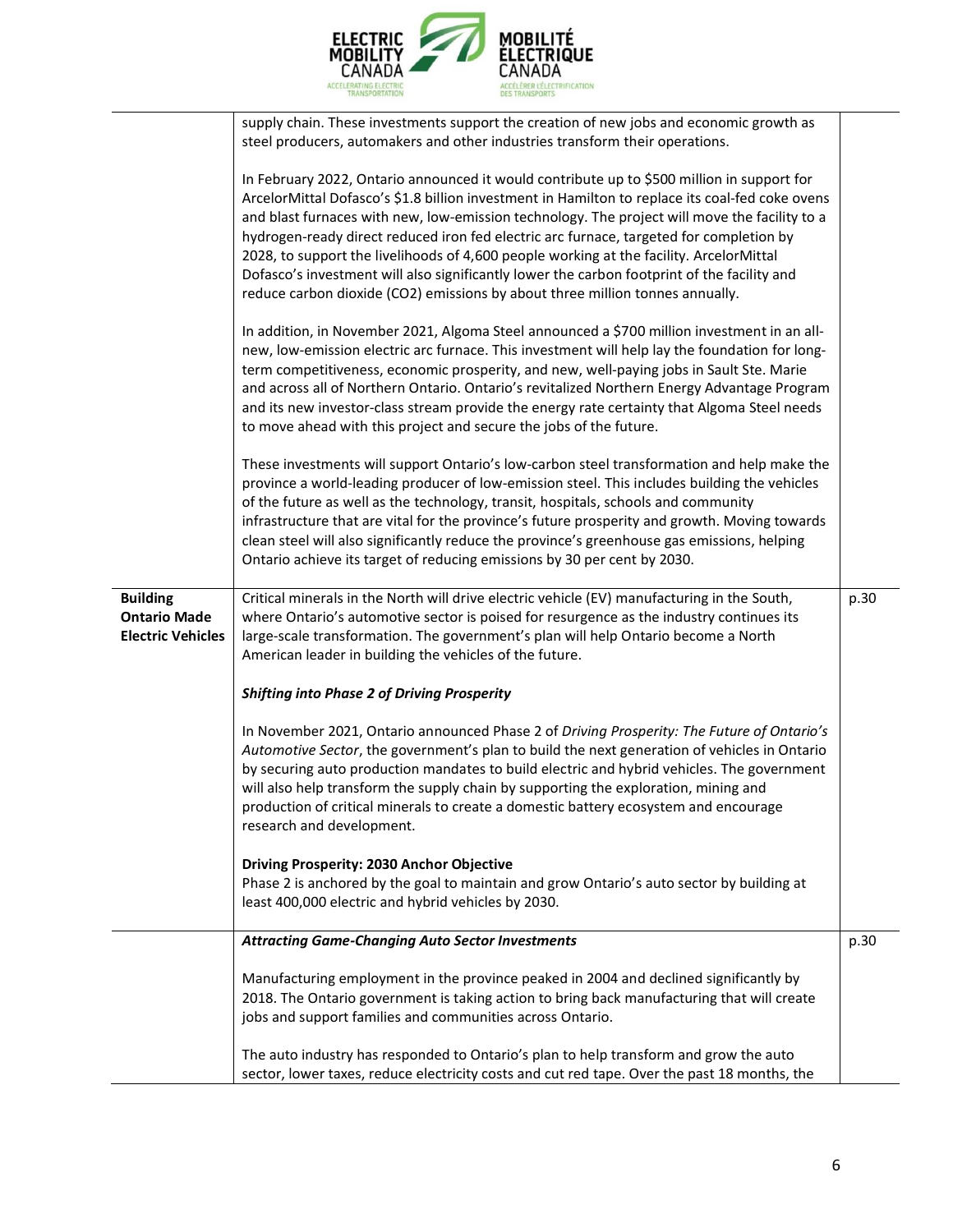

|                                                          | automotive sector in Ontario has seen more than \$12 billion in investments for new vehicle<br>production mandates and battery manufacturing. These investments include:                                                                                                                                                                                                                                                                                                                                                                                                                                                                                                                                                                                                                                                                                                                                                                                                                                                                                                                                                                                                                                                                                                                                                                                                                                                                                                                                                                                                                                                                                                                                                                                                                                                                                                                                                                                                                                                  |      |
|----------------------------------------------------------|---------------------------------------------------------------------------------------------------------------------------------------------------------------------------------------------------------------------------------------------------------------------------------------------------------------------------------------------------------------------------------------------------------------------------------------------------------------------------------------------------------------------------------------------------------------------------------------------------------------------------------------------------------------------------------------------------------------------------------------------------------------------------------------------------------------------------------------------------------------------------------------------------------------------------------------------------------------------------------------------------------------------------------------------------------------------------------------------------------------------------------------------------------------------------------------------------------------------------------------------------------------------------------------------------------------------------------------------------------------------------------------------------------------------------------------------------------------------------------------------------------------------------------------------------------------------------------------------------------------------------------------------------------------------------------------------------------------------------------------------------------------------------------------------------------------------------------------------------------------------------------------------------------------------------------------------------------------------------------------------------------------------------|------|
|                                                          | Over \$5 billion for a joint investment between LG Energy Solution and Stellantis to build<br>$\bullet$<br>the province's first large-scale EV battery manufacturing plant in Windsor, supported by<br>Ontario, along with municipal and federal governments.<br>\$1.8 billion in commitments from Ford to produce battery EVs and five new EV models<br>$\bullet$<br>at its Oakville assembly complex, with the Ontario government providing \$295 million<br>in support and the federal government making a matching contribution.<br>More than \$2 billion by General Motors to transform the company's Oshawa and<br>$\bullet$<br>Ingersoll manufacturing facilities to deliver the company's next generation of vehicles,<br>including new all-electric commercial vehicles, with the Ontario government providing<br>up to \$259 million in grant support and the Government of Canada making a matching<br>contribution.<br>\$1.5 billion in commitments from Stellantis to upgrade its assembly plant in Windsor to<br>$\bullet$<br>build new electrified vehicles.<br>Almost \$1.4 billion from Honda to upgrade and retool its plants in Alliston and begin<br>$\bullet$<br>manufacturing hybrid models, with the Ontario government providing \$131.6 million in<br>grant support and the Government of Canada making a matching contribution.<br>"This represents an important milestone for Honda as we move forward in our<br>ambitious vision to make battery electric vehicles represent 100 per cent of our North<br>America vehicle sales by 2040. Honda of Canada Mfg. (HCM) is home to a team of<br>remarkably talented associates who build some of Honda's most popular and fuel-<br>efficient products. This investment not only ensures our product and manufacturing<br>competitiveness within Ontario, Canada and abroad, but also significantly bolsters our<br>ongoing efforts to reduce greenhouse gas emissions to help Canada attain its overall<br>climate targets."<br>Jean Marc Leclerc |      |
|                                                          | <b>President and CEO</b>                                                                                                                                                                                                                                                                                                                                                                                                                                                                                                                                                                                                                                                                                                                                                                                                                                                                                                                                                                                                                                                                                                                                                                                                                                                                                                                                                                                                                                                                                                                                                                                                                                                                                                                                                                                                                                                                                                                                                                                                  |      |
|                                                          | Honda Canada Inc.<br>As of early April 2022, almost \$11 billion of these investments are in transformative hybrid<br>and electric vehicle production and battery manufacturing in Ontario.                                                                                                                                                                                                                                                                                                                                                                                                                                                                                                                                                                                                                                                                                                                                                                                                                                                                                                                                                                                                                                                                                                                                                                                                                                                                                                                                                                                                                                                                                                                                                                                                                                                                                                                                                                                                                               |      |
| <b>Building</b><br><b>Batteries in</b><br><b>Ontario</b> | Developing Ontario's battery cell production capacity is critical to the creation of a new,<br>highvalue supply chain of lithium-ion batteries to support EV production in automotive<br>assembly plants in the province. This is why the government continues to make key<br>investments in the battery supply chain to drive innovation and create jobs.<br>In March 2022, the Ontario government announced its support, along with municipal and<br>federal governments, for a joint investment between LG Energy Solution and Stellantis of<br>over \$5 billion to build the province's first large-scale EV battery manufacturing plant in<br>Windsor. This investment represents the largest automotive manufacturing investment in<br>the history of the province and puts Ontario on the path to becoming one of the most<br>vertically integrated automotive jurisdictions in the emerging North American EV market.<br>The battery facility will be fully operational by 2025 and will employ an estimated 2,500<br>people to supply Stellantis plants in the North American market.                                                                                                                                                                                                                                                                                                                                                                                                                                                                                                                                                                                                                                                                                                                                                                                                                                                                                                                            | p.33 |
|                                                          | In February 2022, Ontario invested \$1.5 million through the Regional Development Program<br>to support an \$18.5 million investment by auto parts manufacturer Ventra Group to create<br>the Flex-Ion Battery Innovation Centre in Windsor. Also, in February, the government<br>invested \$250,000 to support the development of two new battery production lines at the<br>Electra Battery Materials Corporation's future Battery Materials Park near Cobalt. These two<br>new production lines would be the first of their kind in Ontario, meeting the demand for<br>batteries that support the EV supply chain in North America.                                                                                                                                                                                                                                                                                                                                                                                                                                                                                                                                                                                                                                                                                                                                                                                                                                                                                                                                                                                                                                                                                                                                                                                                                                                                                                                                                                                    |      |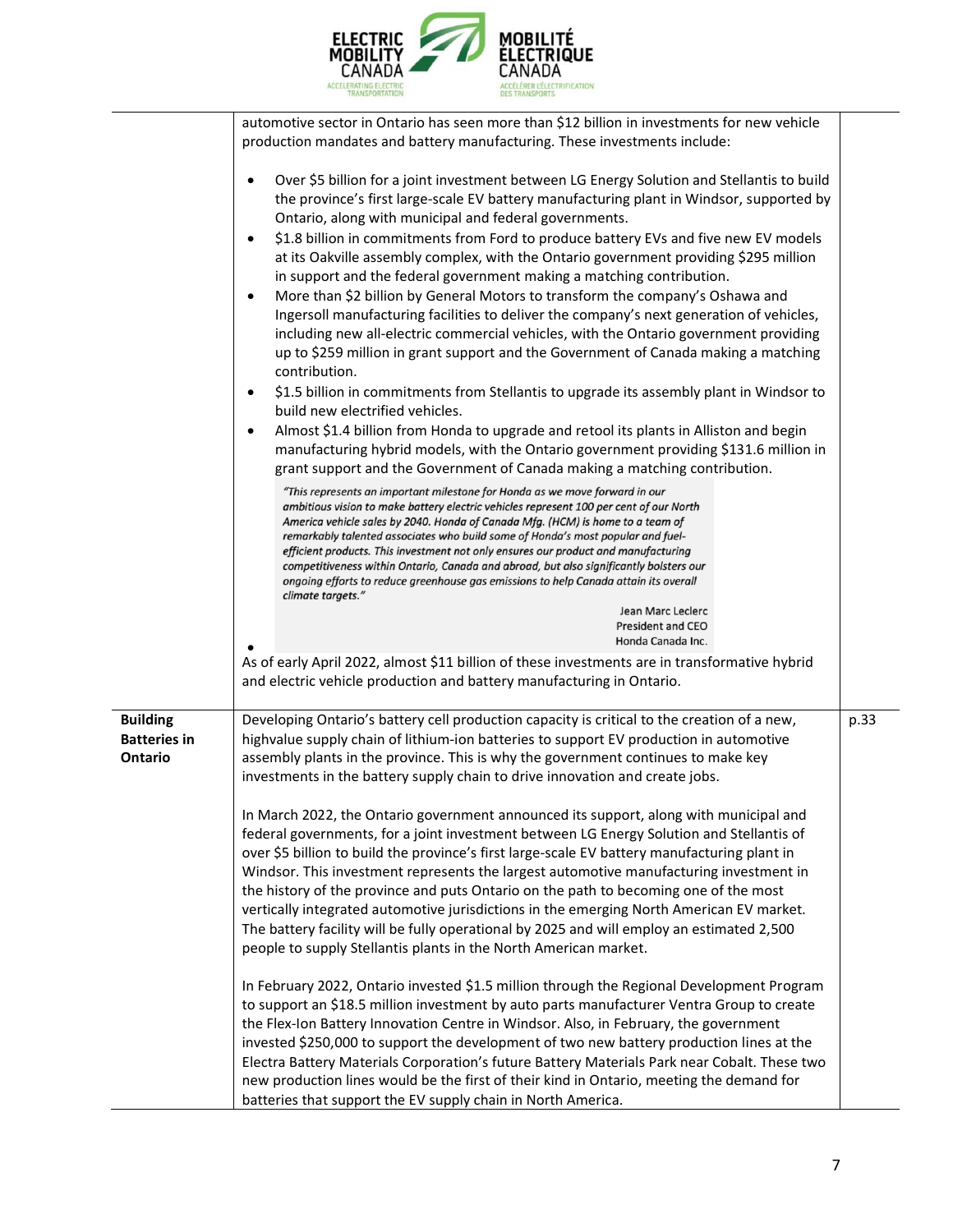

| <b>Building</b><br>Transportation<br><b>Electrification</b><br>Infrastructure | The Ontario government is providing \$91 million to help make electric vehicle (EV) chargers<br>more accessible to the public across the province. The funding will add more EV chargers<br>across Ontario, including highway rest stops and in community hubs like hockey arenas,<br>carpool lots, and provincial and municipal parks. The government will also introduce the<br>Rural Connectivity Fund to support the installation of EV chargers in rural communities.<br>The investment in new public charging stations, along with the government's programs to<br>reduce electricity prices, will support the uptake of electric vehicles and further strengthen<br>Ontario's auto industry, as cars of the future are built here in Ontario.<br>The government has also asked the Ontario Energy Board to provide options for<br>implementing a new ultra low overnight time of use price plan. This new ultra low rate could<br>help support electric vehicle adoption.                                                                                                                                                                                                                                                                                                                                                                                                                                                                                                                                                                                                                                                                                                                  | p.34 |
|-------------------------------------------------------------------------------|---------------------------------------------------------------------------------------------------------------------------------------------------------------------------------------------------------------------------------------------------------------------------------------------------------------------------------------------------------------------------------------------------------------------------------------------------------------------------------------------------------------------------------------------------------------------------------------------------------------------------------------------------------------------------------------------------------------------------------------------------------------------------------------------------------------------------------------------------------------------------------------------------------------------------------------------------------------------------------------------------------------------------------------------------------------------------------------------------------------------------------------------------------------------------------------------------------------------------------------------------------------------------------------------------------------------------------------------------------------------------------------------------------------------------------------------------------------------------------------------------------------------------------------------------------------------------------------------------------------------------------------------------------------------------------------------------|------|
| Defending the<br><b>Auto Sector</b><br>from<br>Protectionism                  | For over 50 years, the shared supply chain between Ontario and America's Great Lakes<br>states has created jobs and supported families on both sides of the border. Currently, the<br>United States is considering protectionist measures that would threaten the strong supply<br>chain and impact automotive trade under the Canada-United States-Mexico Agreement<br>(CUSMA). In December 2021, the Ontario government announced the creation of the<br>Premier's Council on U.S. Trade and Industry Competitiveness. The Council is providing<br>advice and recommendations to protect Ontario's rights under trade agreements and the<br>workers who depend on them. The Council is also engaging industry partners across the<br>United States, particularly in Great Lakes states where existing supply chains are integrated<br>with Ontario industries.                                                                                                                                                                                                                                                                                                                                                                                                                                                                                                                                                                                                                                                                                                                                                                                                                                  | p.34 |
| <b>Supporting</b><br><b>Advanced</b><br>Manufacturing                         | The government has a plan for the province's future prosperity to be made in Ontario by<br>ensuring the economy is built on a strong and vibrant manufacturing base that focuses on<br>globally competitive, domestic production. For example, Ontario's business community,<br>including advanced manufacturers, has played a critical role in the COVID-19 pandemic by<br>producing medical supplies and personal protective equipment (PPE) for Ontario's health<br>care professionals and other frontline workers.<br>Over the last four years, steps taken by Ontario have helped plot a new trajectory for long-<br>term growth in manufacturing. These steps include increasing competitiveness, encouraging<br>investment and supporting skills development. However, emerging trends like automation,<br>digitization, the shift to carbon-neutral products and international supply chain disruptions<br>have forced Ontario's manufacturers to retool and reimagine their production lines and<br>capacity.<br>This is a "call to action" for Ontario. This is why the government will work collaboratively<br>with the manufacturing industry to develop an Advanced Manufacturing Strategy. This<br>strategy will ensure the province's manufacturers remain globally competitive and that<br>domestic production remains strong and vibrant now and into the future.<br>Ontario will create an Advanced Manufacturing Council to help inform the strategy. The<br>Council will engage industry, regional, government and academic experts on a range of key<br>themes impacting manufacturers to help provide input into the development of the<br>Advanced Manufacturing Strategy. | p.35 |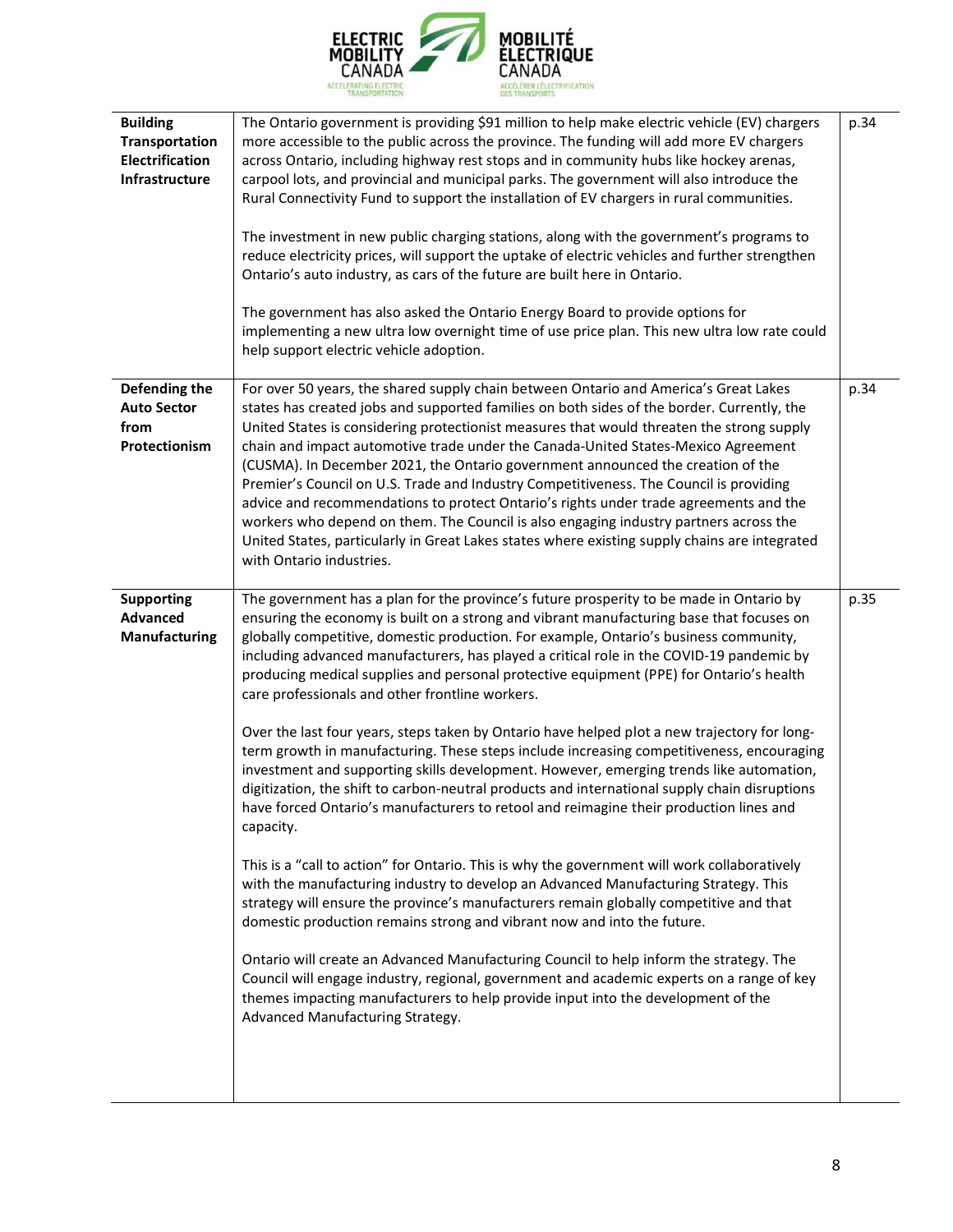

## **Standing Up for Small Businesses and Supporting Entrepreneurship**

Ontario's small businesses are an important part of Ontario's economy, employing more than two million people in communities across the province. The COVID‐19 pandemic has impacted small businesses significantly, and they continue to face unique challenges in accessing capital, talent and markets. Small business owners are resilient and hard-working, with big dreams and bold ambitions. The Ontario government is committed to helping the province's entrepreneurs recover and thrive.

| <b>Accelerating</b>     | New technologies are revolutionizing how businesses deliver products and services. The                                 | p.41 |  |
|-------------------------|------------------------------------------------------------------------------------------------------------------------|------|--|
| Ontario's               | development and adoption of these technologies will help boost Ontario's advanced                                      |      |  |
| <b>Economy</b>          | manufacturing and technology ecosystem by creating new opportunities for                                               |      |  |
| through Critical        | commercialization, preparing businesses for the future and increasing productivity.                                    |      |  |
| <b>Technologies</b>     |                                                                                                                        |      |  |
|                         | The Ontario government is investing nearly \$107 million over the next three years in new                              |      |  |
|                         | critical technology initiatives to support access to and the commercialization of these                                |      |  |
|                         | technologies. These initiatives will help Ontario grow and compete with jurisdictions in a                             |      |  |
|                         | global race to develop and own critical technologies.                                                                  |      |  |
|                         | <b>Building Prosperity Everywhere, for Everyone</b>                                                                    |      |  |
|                         | For too long, employment growth and opportunities have been concentrated in Ontario's largest metropolitan areas. Too  |      |  |
|                         | many regions have not shared in the prosperity of the province. Every small city, town and village in Ontario has      |      |  |
|                         | something to offer, and the Ontario government has a plan to help deliver prosperity everywhere, for everyone.         |      |  |
| <b>Maximizing</b>       | The provincial government has one of the largest and most complex real estate portfolios in                            | p.42 |  |
| Investments in          | Canada, including everything from offices to courthouses to schools. Recognizing the unique                            |      |  |
| Government              | needs of each community, the government can help public-sector organizations work                                      |      |  |
| <b>Office Locations</b> | together to use property for what communities need the most. This may include using                                    |      |  |
|                         | public-sector real estate and other spending to stimulate local economies or moving out of                             |      |  |
|                         | expensive leased office space.                                                                                         |      |  |
|                         |                                                                                                                        |      |  |
|                         | This is why the government is moving forward with an Office Optimization Strategy as an                                |      |  |
|                         | enterprise-wide approach to space planning and delivery, to unlock and increase the value of                           |      |  |
|                         | real estate assets across the province. Office Optimization has already begun in Toronto and                           |      |  |
|                         | Sudbury and will soon begin in London.                                                                                 |      |  |
| Investing in            | Ontario's economic prosperity is also rooted in the strength of its regional economies. In                             | p.44 |  |
| Regional                | 2019, the Regional Development Program was launched with the Eastern Ontario                                           |      |  |
| Economic                | Development Fund and the Southwestern Ontario Development Fund supporting business                                     |      |  |
| Development             | growth in their respective regions. The program also provides eligible businesses and                                  |      |  |
|                         | organizations with access to a broad range of complementary services and supports from                                 |      |  |
|                         | across government. These include advisory services, assistance with environmental                                      |      |  |
|                         | compliance approvals, as well as support in accessing skills and talent and information on tax                         |      |  |
|                         | credits or land use planning.                                                                                          |      |  |
|                         |                                                                                                                        |      |  |
|                         | To continue to support regional development across the province, in January 2022, the                                  |      |  |
|                         | government of Ontario launched the \$40 million Advanced Manufacturing and Innovation                                  |      |  |
|                         | Competitiveness Stream, under the Regional Development Program. This provincewide                                      |      |  |
|                         | stream provides complementary services and funding to companies to invest in the                                       |      |  |
|                         | equipment, advanced technologies and skilled workforce needed to improve                                               |      |  |
|                         | competitiveness, productivity and growth.                                                                              |      |  |
|                         | <b>Showcasing Ontario as Open for Business</b>                                                                         |      |  |
|                         | The government has sent a clear message that Ontario is open for business. To support the creation of jobs, growth and |      |  |
|                         | prosperity, the government will continue to encourage and attract business investments, lower costs, reduce red tape   |      |  |
|                         | and enhance access to capital.                                                                                         |      |  |
| <b>Providing Cost</b>   | Since June 2018, the government has undertaken significant actions to lower costs for                                  | p.53 |  |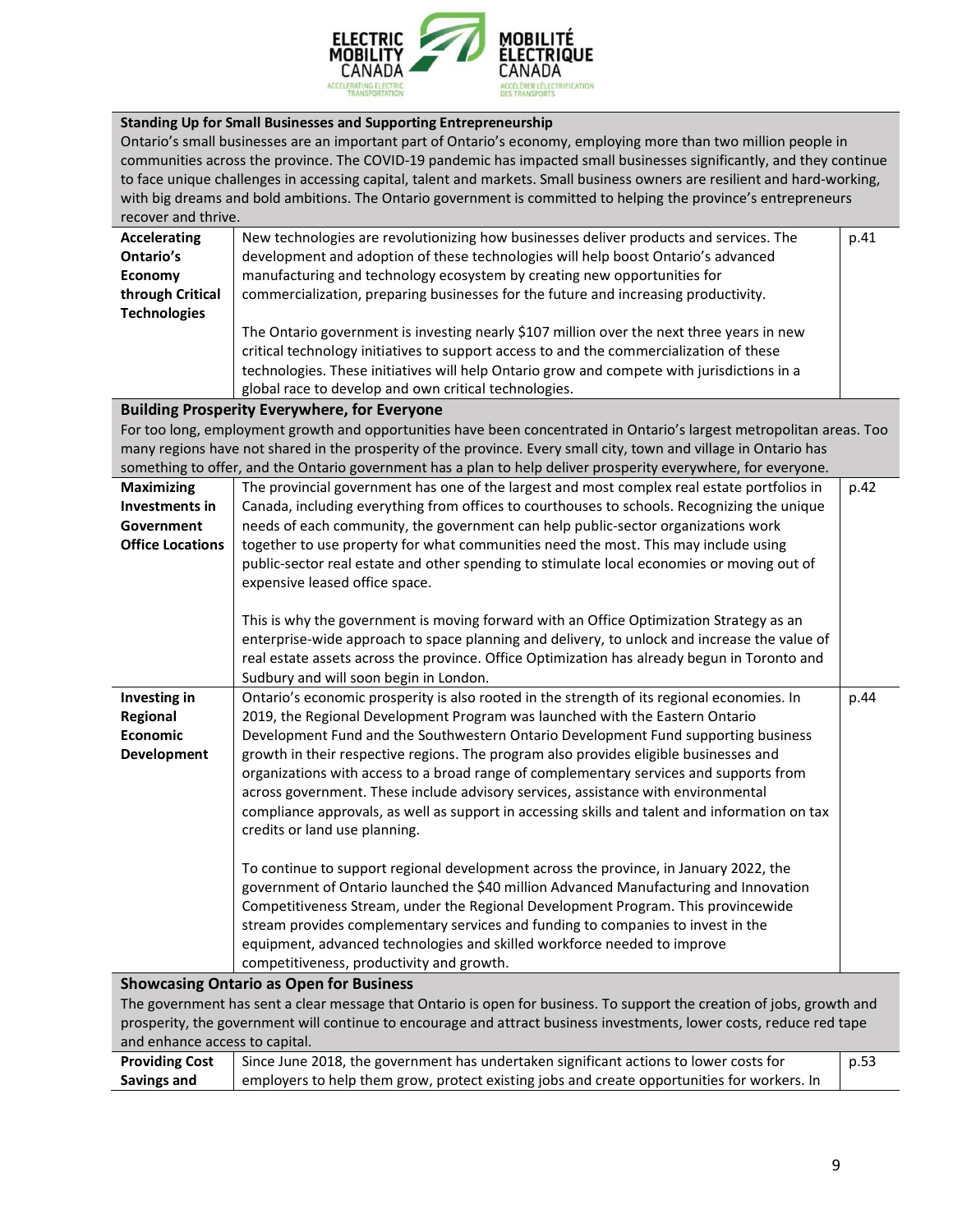

| <b>Support to</b><br><b>Businesses</b>                                | 2022, the government would enable an estimated \$8.9 billion in cost savings and support for<br>Ontario businesses, with \$4.1 billion to go to small businesses. Examples include:<br>$[]$<br>Lowering electricity costs by 15 to 17 per cent in 2022 for medium-size and larger<br>$\bullet$<br>commercial and industrial customers under the Comprehensive Electricity Plan, with<br>the government paying for a portion of high-priced, non-hydro renewable energy<br>contracts;<br>Lowering electricity bills for eligible residential, farm and small business customers<br>$\bullet$<br>through measures such as time-limited off-peak electricity pricing 24 hours a day, from<br>January 18, 2022, to February 7, 2022;<br>Cutting the gas tax by 5.7 cents per litre and the fuel tax by 5.3 cents per litre for six<br>months beginning July 1, 2022;<br>[] |      |
|-----------------------------------------------------------------------|------------------------------------------------------------------------------------------------------------------------------------------------------------------------------------------------------------------------------------------------------------------------------------------------------------------------------------------------------------------------------------------------------------------------------------------------------------------------------------------------------------------------------------------------------------------------------------------------------------------------------------------------------------------------------------------------------------------------------------------------------------------------------------------------------------------------------------------------------------------------|------|
| <b>Growing</b>                                                        | Venture capital is vital for early-stage entrepreneurial companies to grow and reach their full                                                                                                                                                                                                                                                                                                                                                                                                                                                                                                                                                                                                                                                                                                                                                                        | p.55 |
| Ontario's<br><b>Venture Capital</b>                                   | potential. To promote high-potential companies with venture capital funding, the<br>government is proposing to rebrand the Ontario Capital Growth Corporation as Venture                                                                                                                                                                                                                                                                                                                                                                                                                                                                                                                                                                                                                                                                                               |      |
| Sector                                                                | Ontario. This venture capital agency would continue to support a portfolio of valuable<br>companies. Provincial venture capital investments of approximately \$380 million to date<br>have leveraged over \$4.5 billion in growth capital.                                                                                                                                                                                                                                                                                                                                                                                                                                                                                                                                                                                                                             |      |
|                                                                       | To continue growing Ontario's venture capital sector and support high-value technology<br>companies, Venture Ontario's venture capital funding will increase from \$100 million to \$300<br>million. This will enable the agency to make an additional \$200 million in investments under<br>the Venture Ontario Fund II, focusing on building Ontario's competitive advantages in key<br>sectors, including life sciences, clean technology, information technology and artificial<br>intelligence. Venture Ontario's commitments will be in a number of early-stage, late-stage<br>and growth fund investments. The additional funding is expected to leverage an additional<br>\$1.8 billion to Ontario-based and Ontariofocused venture capital fund managers.                                                                                                     |      |
|                                                                       | Ontario will also consult with the angel investment community to explore opportunities to<br>grow this important source of capital and bring its benefits to communities across the<br>province.                                                                                                                                                                                                                                                                                                                                                                                                                                                                                                                                                                                                                                                                       |      |
| Modernizing<br>Ontario's<br>Vehicle<br>Registration<br><b>Process</b> | Ontario is investing \$23.9 million in the Digital Dealership Registration (DDR) program to<br>allow eligible car dealerships to register new vehicles online and issue stock, including<br>permits and licence plates. This move will bring the government's driver and vehicle services<br>into the 21 st century and improve the consumer experience by removing layers of the<br>registration process.                                                                                                                                                                                                                                                                                                                                                                                                                                                             | p.56 |
|                                                                       | Once fully implemented, DDR will help move online up to 4.8 million dealership registration<br>transactions annually including the registration of pre-owned vehicles, vehicle transfers and<br>vehicle permit replacements, all of which must currently be conducted in person. At full<br>implementation, the new DDR process will, for the first time ever, provide over 7,000<br>Ontario car dealerships access to an online program that eliminates duplicative paperwork<br>and time-consuming trips to ServiceOntario centres. Modernizing the vehicle registration<br>process is another way the government is making services simpler, faster and better for<br>Ontario.                                                                                                                                                                                      |      |
|                                                                       | It will also mark the successful completion of the government's commitment to improve or<br>bring online the 10 highest-volume ServiceOntario transactions. This fulfils the government's<br>commitment outlined in the 2019 Budget.                                                                                                                                                                                                                                                                                                                                                                                                                                                                                                                                                                                                                                   |      |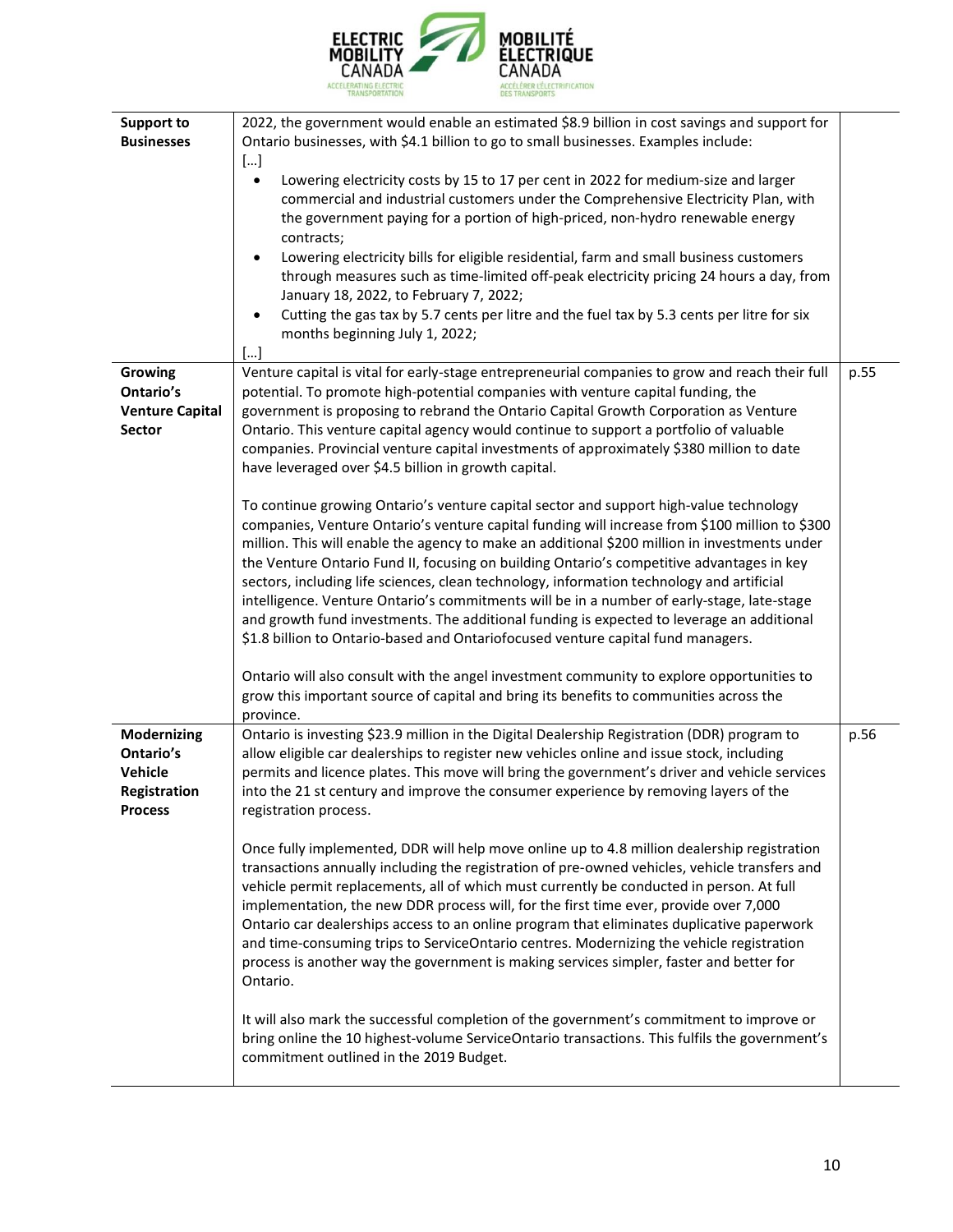

| <b>Breaking Down</b><br>Interprovincial<br><b>Trade Barriers</b>                                                   | Trade with other provinces plays an important role in supporting jobs and growth across<br>Ontario and providing opportunities for companies throughout the province. Ontario is the<br>national leader in interprovincial trade, shipping \$142.3 billion of goods and services to other<br>provinces and territories in 2020. However, interprovincial trade barriers cost Ontario<br>businesses time and money and stand in the way of enhancing their economic<br>competitiveness and opportunities for growth. According to Deloitte's report The Case for<br>Liberalizing Interprovincial Trade in Canada, prepared for the Working Group on<br>Interprovincial Trade Barriers, the removal of non-geographic trade barriers is estimated to<br>increase Ontario's GDP by \$23.1 billion (2.9 per cent).2<br>Ontario supports reducing interprovincial trade barriers through the federal-provincial-<br>territorial Regulatory Reconciliation and Cooperation Table (RCT), where the province is<br>leading work on testing and deployment of automated and connected vehicles and on<br>electronic logging devices for the trucking industry. Ontario is participating actively across<br>the range of RCT areas to reconcile or harmonize regulations in personal protective<br>equipment, safety codes and labour mobility, among others. | p.57         |
|--------------------------------------------------------------------------------------------------------------------|-----------------------------------------------------------------------------------------------------------------------------------------------------------------------------------------------------------------------------------------------------------------------------------------------------------------------------------------------------------------------------------------------------------------------------------------------------------------------------------------------------------------------------------------------------------------------------------------------------------------------------------------------------------------------------------------------------------------------------------------------------------------------------------------------------------------------------------------------------------------------------------------------------------------------------------------------------------------------------------------------------------------------------------------------------------------------------------------------------------------------------------------------------------------------------------------------------------------------------------------------------------------------------------------------------------------------------------------------------|--------------|
|                                                                                                                    | The government of Ontario is willing to work with all of its provincial, territorial and federal<br>counterparts to address domestic barriers to trade that increase business costs and impose<br>unnecessary burdens on Ontario businesses. This will be a core priority in the government's<br>plan to create growth and prosperity.                                                                                                                                                                                                                                                                                                                                                                                                                                                                                                                                                                                                                                                                                                                                                                                                                                                                                                                                                                                                              |              |
|                                                                                                                    |                                                                                                                                                                                                                                                                                                                                                                                                                                                                                                                                                                                                                                                                                                                                                                                                                                                                                                                                                                                                                                                                                                                                                                                                                                                                                                                                                     |              |
| Launching the<br><b>Better Jobs</b><br>Ontario<br>Program                                                          | <b>Section B: Putting Workers First</b><br>The Second Career program has traditionally helped laid-off unemployed workers access the<br>training they need to become qualified for in-demand, well-paying jobs. It has also helped<br>connect local employers with the high-skilled workers they need. The government has<br>enhanced the program by improving client experiences, supporting short duration training,<br>increasing funding for wrap-around supports, and prioritizing support for laid-off and<br>unemployed workers in sectors most impacted by COVID-19.<br>In 2021, the government also announced that it would be providing access to the program<br>for people with limited or non-traditional work experience, including gig workers,<br>newcomers and the self-employed who need training to get a job.<br>Building on these improvements, the government is relaunching this program as the Better<br>Jobs Ontario program to support a larger, more diverse range of Ontario workers. The<br>Ontario government is also investing \$5 million in new funding in 2022-23 in addition to the<br>nearly \$200 million invested over the last three years. This additional funding will support<br>the expansion of the program and help improve access for more workers.                                                    | p.60         |
| <b>Enhancing the</b><br><b>Skills</b><br>Development<br><b>Fund</b><br><b>Modernizing</b><br><b>Skilled Trades</b> | The Skills Development Fund, announced in the 2020 Budget, supports innovative, market-<br>driven solutions to address challenges to hiring, training or retaining workers, including<br>apprentices, during the COVID-19 pandemic. Building on the success of the program, Ontario<br>is providing an additional \$15.8 million in 2022-23 to support the development and<br>expansion of brick-and-mortar training facilities, which could include union training halls, to<br>help more workers get the skills they need to find good, well-paying jobs and ensure<br>employers can find the talent they need to build and grow their businesses.<br>\$1 billion annually in employment and training programs. Ontario is investing an additional<br>\$114.4 million over three years in its Skilled Trades Strategy to break the stigma associated                                                                                                                                                                                                                                                                                                                                                                                                                                                                                              | p.60<br>p.61 |
| and<br><b>Apprenticeships</b>                                                                                      | with the skilled trades, simplify the system and encourage employer participation.                                                                                                                                                                                                                                                                                                                                                                                                                                                                                                                                                                                                                                                                                                                                                                                                                                                                                                                                                                                                                                                                                                                                                                                                                                                                  |              |
| <b>Advancing the</b><br>Ontario<br><b>Workers' Plan</b>                                                            | The Ontario government is committed to creating a comprehensive, long-term Ontario<br>Workers' Plan to address labour shortages and to train the workers of the future. This plan<br>will include initiatives already underway like the expansion of the Skills Development Fund                                                                                                                                                                                                                                                                                                                                                                                                                                                                                                                                                                                                                                                                                                                                                                                                                                                                                                                                                                                                                                                                    | p.62         |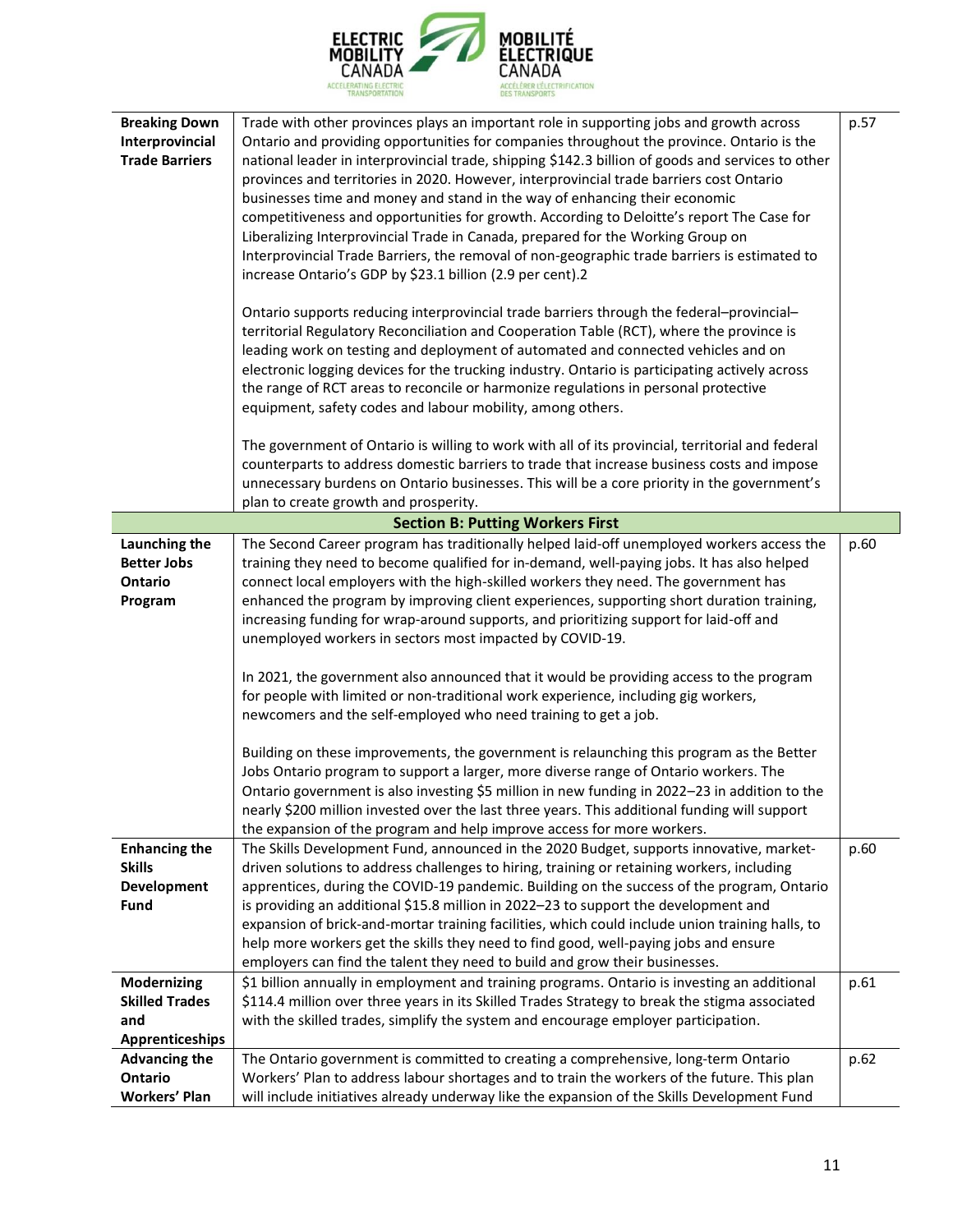

|                       | and the employment transformation project. It will also include new initiatives like real-time |      |
|-----------------------|------------------------------------------------------------------------------------------------|------|
|                       | labour market data and partnerships with local organizations to develop better programs        |      |
|                       | that match workers with jobs and jobs with workers. Consultations will begin this summer to    |      |
|                       | ensure all sectors of the economy are reflected in the plan.                                   |      |
| <b>Expanding</b>      | New three-year applied degree and four-year degree programs at Ontario colleges.               | p.63 |
| <b>College Degree</b> |                                                                                                |      |
| <b>Granting</b>       | The Ontario government is providing workers with every opportunity to develop the skills       |      |
|                       | they need to participate in the province's economic future in fields including battery and     |      |
|                       | electric vehicle manufacturing, as well as help build roads, highways, hospitals and long-term |      |
|                       | care homes, among other critical infrastructure projects. This is why Ontario is committed to  |      |
|                       | increasing choices and reducing barriers to high-quality, local education for students by      |      |
|                       | expanding the degrees publicly assisted colleges in Ontario can offer.                         |      |
|                       | New, three-year applied degrees and additional four-year degree programs will help build a     |      |
|                       | pipeline of job-ready graduates in applied fields, enhance access to degree-level education in |      |
|                       | smaller communities and rural areas, and allow students to gain the education, experience      |      |
|                       | and skills to enter the workforce faster.                                                      |      |
|                       |                                                                                                |      |
|                       | Some examples of three-year applied degree programs that are being considered or are           |      |
|                       | under development include:                                                                     |      |
|                       | Bachelor of Skilled Trades Business Management;                                                |      |
|                       | Bachelor of Electrochemical Engineering; and                                                   |      |
|                       | Bachelor of Welding Technology and Metallurgy.                                                 |      |
| <b>Helping with</b>   | To help offset the cost of training for workers, the government introduced the temporary       | p.64 |
| the Cost of           | Ontario Jobs Training Tax Credit for 2021 and 2022.                                            |      |
| <b>Training</b>       |                                                                                                |      |
| through the           | The credit provides up to \$2,000 in relief for 50 per cent of a person's eligible training    |      |
| <b>Ontario Jobs</b>   | expenses for the year, such as tuition at an eligible Canadian institution and fees paid to    |      |
| <b>Training Tax</b>   | certain bodies in respect of an occupational examination.                                      |      |
| <b>Credit</b>         |                                                                                                |      |
|                       | The Ontario Jobs Training Tax Credit will provide an estimated \$535 million in support over   |      |
|                       | 2021 and 2022. It is expected to provide support to about 240,000 people in 2022.              |      |
| Increasing            | Every worker in Ontario deserves the opportunity to retrain for a better job. This is why the  | p.65 |
| Rapid                 | government is providing an additional \$268.5 million over three years in funding through      |      |
| <b>Retraining to</b>  | Employment Ontario to strengthen Ontario's skills training and employment programs,            |      |
| <b>Support</b>        | including pandemic recovery initiatives. This funding will address an increase in demand for   |      |
| Economic              | programming by workers and employers and help more job seekers get guidance, rapid             |      |
| Recovery              | retraining and other assistance to upgrade their skills and find good jobs.                    |      |
|                       | Developing a Skilled Workforce                                                                 |      |
|                       | A skilled workforce is critical for supporting economic growth, filling labour shortages and   |      |
|                       | securing Ontario's future prosperity. This is why the government is investing \$1 billion      |      |
|                       | annually in employment and training programs. This investment will help provide workers        |      |
|                       | with training to pursue careers building roads, highways, transit and the next generation of   |      |
|                       | hybrid and electric vehicles.                                                                  |      |
| <b>Raising the</b>    | Recognizing that wages for many have not kept up with the rising cost of living, the Ontario   | p.66 |
| <b>Minimum Wage</b>   | government is raising the general minimum wage to \$15.50 per hour on October 1, 2022.         |      |
|                       |                                                                                                |      |
|                       | As part of the plan to put workers first, the government eliminated the separate, lower wage   |      |
|                       | for bartenders and alcohol servers and is guaranteeing digital platform workers the general    |      |
|                       | minimum wage, something no other province in Canada has done.                                  |      |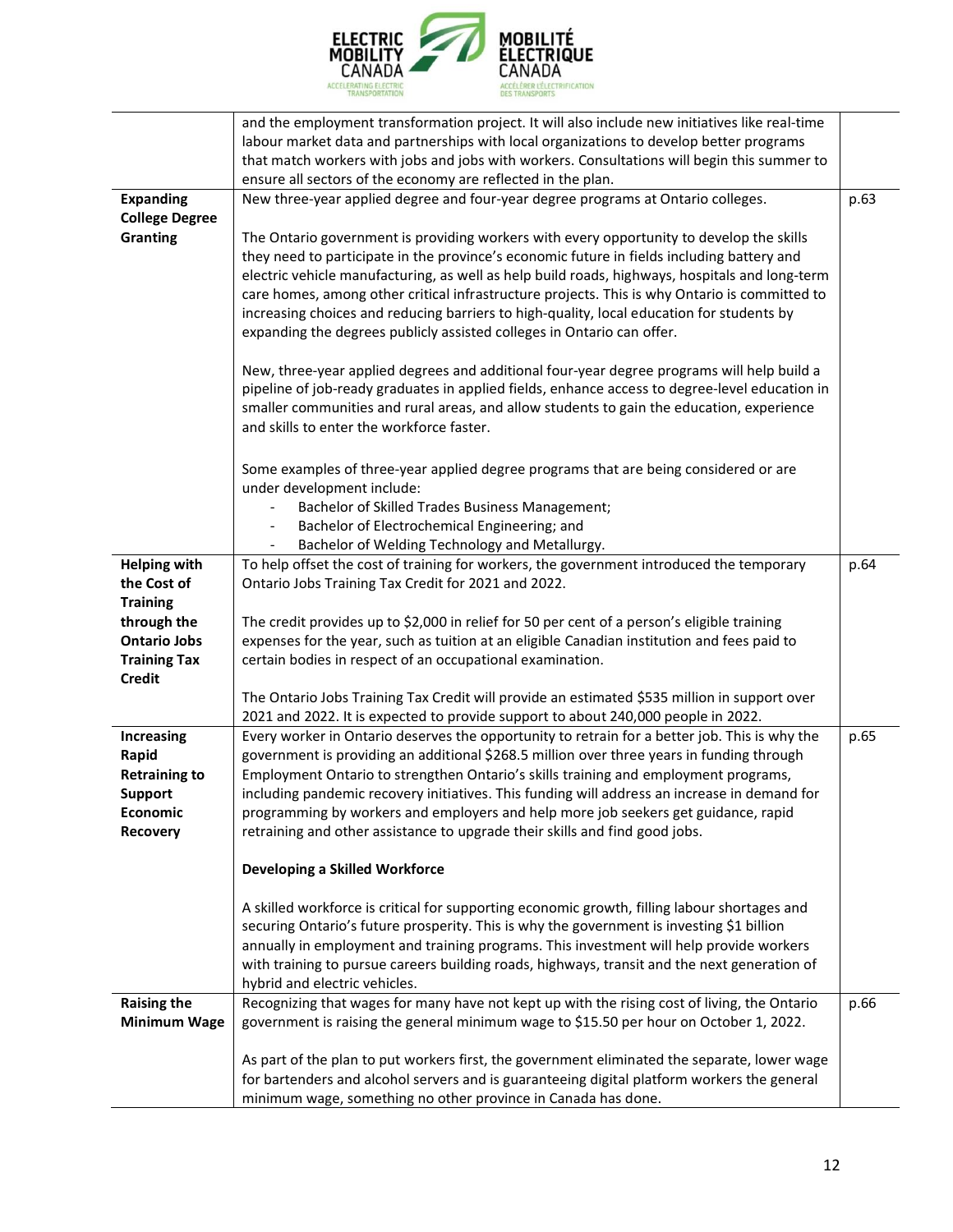

| <b>Section C: Building Highways and Key Infrastructure</b> |                                                                                                                                                          |       |
|------------------------------------------------------------|----------------------------------------------------------------------------------------------------------------------------------------------------------|-------|
| <b>Highlights</b>                                          | A \$159 billion Capital Plan over the next 10 years, including \$20.0 billion in 2022-23.<br>$\bullet$                                                   |       |
|                                                            | \$61 billion in capital over 10 years for public transit, including building subways in the<br>$\bullet$                                                 |       |
|                                                            | GTA and expanding the GO Transit network:                                                                                                                |       |
| <b>Fighting Gridlock</b>                                   |                                                                                                                                                          |       |
|                                                            | Many people in Ontario depend on highways and roads to get them to and from work, home to their families, and to                                         |       |
|                                                            | keep goods moving across the province. Travel demand on provincial highways in the Greater Golden Horseshoe (GGH)                                        |       |
|                                                            | grew three times faster than the rate of new road construction. Gridlock on highways and roads costs the economy more                                    |       |
|                                                            | than \$11 billion a year in productivity. Ontario is building new highways, roads, bridges and transit to reduce gridlock for                            |       |
|                                                            | drivers, strengthen supply chains and keep Ontario moving.                                                                                               |       |
| <b>Building</b>                                            | Ontario's bold vision for the Greater Golden Horseshoe will create jobs, boost the province's                                                            | p.74  |
| Transportation                                             | competitiveness and meet the demands of people and businesses in the rapidly growing                                                                     |       |
| in the Greater                                             | region. In March 2022, Ontario released Connecting the GGH: A Transportation Plan for the<br>Greater Golden Horseshoe.                                   |       |
| Golden<br>Horseshoe                                        |                                                                                                                                                          |       |
|                                                            | The plan will support population growth, expected to reach almost 15 million over the next                                                               |       |
|                                                            | 30 years, reduce gridlock, connect communities and improve people's access to jobs,                                                                      |       |
|                                                            | housing, health care and education.                                                                                                                      |       |
|                                                            |                                                                                                                                                          |       |
|                                                            | The plan includes more than 100 actions, including building Highway 413 and the Bradford                                                                 |       |
|                                                            | Bypass. Ontario is also moving ahead with the largest subway build in Canadian history and                                                               |       |
|                                                            | the expansion of regional passenger rail services.                                                                                                       |       |
|                                                            |                                                                                                                                                          |       |
|                                                            | The plan also includes over 100 immediate and near-term actions that the province and its                                                                |       |
|                                                            | partners are taking, and will take, to make substantial progress towards the 2051 Vision for<br>Mobility. These actions are organized under seven goals. |       |
|                                                            | Within Connecting the GGH, electric mobility initiatives fall under Goal #6, "Actions to be                                                              | Conne |
|                                                            | Future Ready":                                                                                                                                           | cting |
|                                                            | 77. Reduce the impacts of transportation emissions on the environment by:                                                                                | the   |
|                                                            | Supporting the adoption of low- and zero-carbon modes, including active<br>а.                                                                            | GGH,  |
|                                                            | transportation and the adoption of electric and hydrogen-powered cars,                                                                                   | p.43- |
|                                                            | trucks and transit vehicles.                                                                                                                             | 45    |
|                                                            | Developing a strategy for low- and zero-carbon charging and fueling stations.<br>b.                                                                      |       |
|                                                            | Working with stakeholders to identify barriers and opportunities to support<br>c.                                                                        |       |
|                                                            | the uptake of electric vehicles in Ontario across different sectors (personal,                                                                           |       |
|                                                            | commercial, transit).                                                                                                                                    |       |
|                                                            | 80. Work with partners to ensure a clean-generated electricity system is ready to                                                                        |       |
|                                                            | accommodate electric and innovative transportation.<br>81. Work with partner Ministries to develop a strategy to reduce emissions and support            |       |
|                                                            | Made-in-Ontario vehicle manufacturing through the procurement and operation of                                                                           |       |
|                                                            | low-carbon Ontario Government and Agency fleet vehicles, including exploring the                                                                         |       |
|                                                            | use of alternative fuels, fuel additives and electric vehicles.                                                                                          |       |
|                                                            | 82. Establish guidance, standards and/or minimum targets to support the                                                                                  |       |
|                                                            | implementation of green infrastructure and low impact development approaches,                                                                            |       |
|                                                            | such as green roofs, green pavements, bioswales (channels designed to concentrate                                                                        |       |
|                                                            | and move stormwater runoff while removing debris and pollution) and low-carbon                                                                           |       |
|                                                            | energy technologies in the delivery of transportation infrastructure.                                                                                    |       |
|                                                            | 85. The Driving Prosperity plan positions Ontario to become a North American hub for                                                                     |       |
|                                                            | developing and building the next generation of electric, connected, automated                                                                            |       |
|                                                            | vehicles through emerging technologies and advanced manufacturing processes.                                                                             |       |
|                                                            | 92. The launch of the Ontario Vehicle Innovation Network (OVIN) provides a \$56.4M                                                                       |       |
|                                                            | investment in Ontario's automotive sector, building on the successful Autonomous                                                                         |       |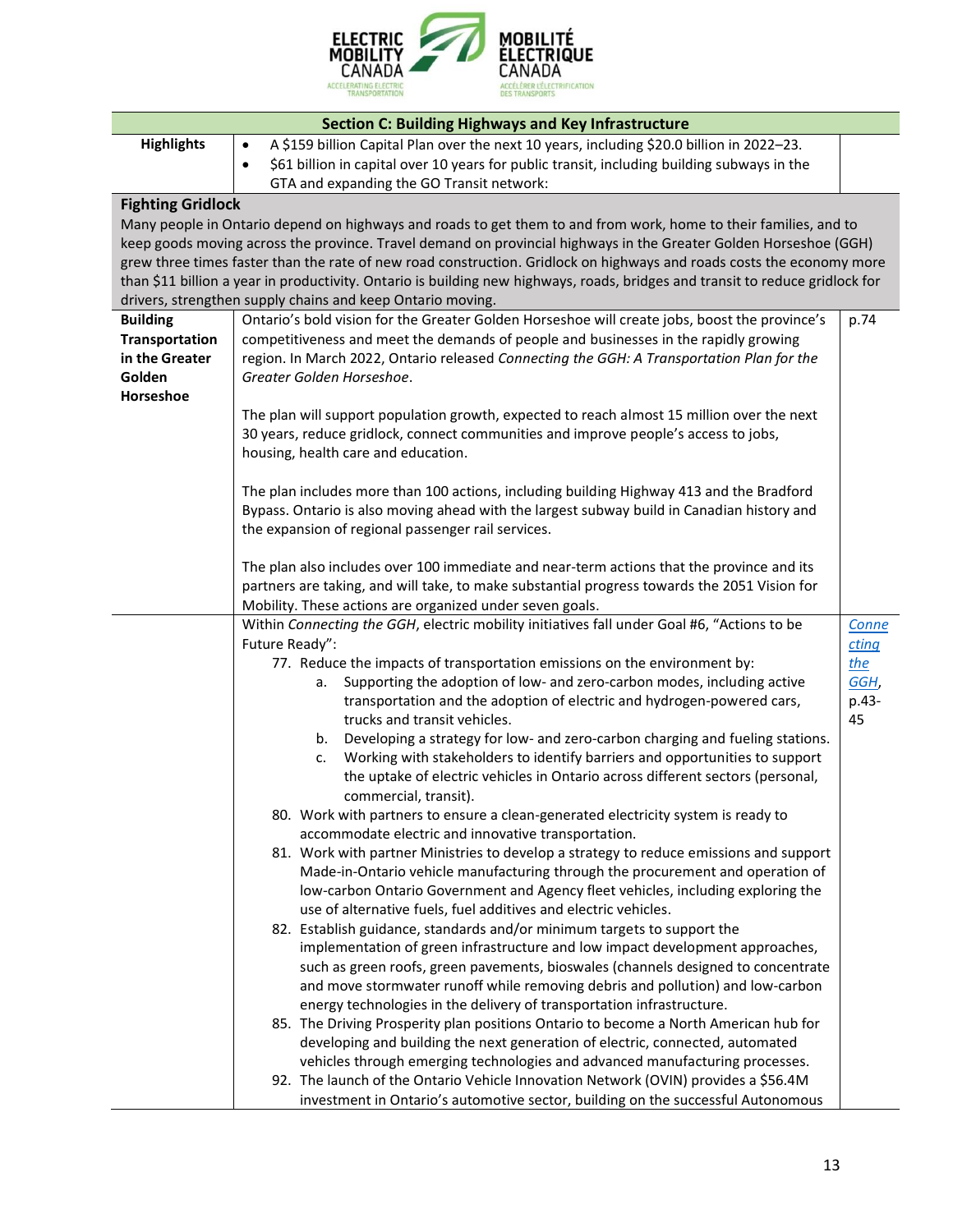

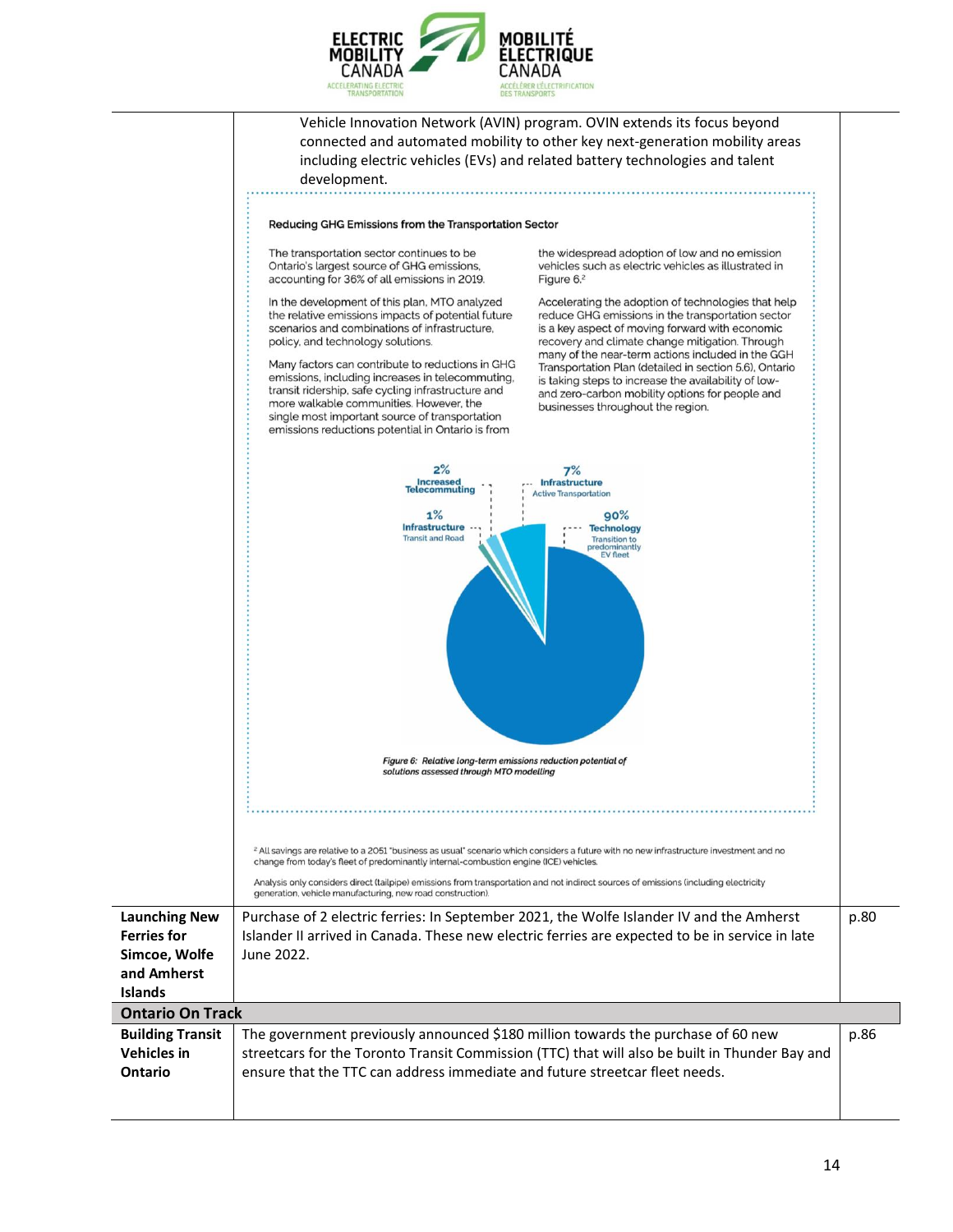

# **Section D: Keeping Costs Down**

| <b>Keeping Transportation Costs Down</b>                                                                                     |                                                                                                                                                                                                                                                                                                                                                                                                                                                                                                                                                                                                                                                                                                                                                                                                                                                                                                                                                                                                                                                                                                                                                                                                                                                                  |              |  |  |
|------------------------------------------------------------------------------------------------------------------------------|------------------------------------------------------------------------------------------------------------------------------------------------------------------------------------------------------------------------------------------------------------------------------------------------------------------------------------------------------------------------------------------------------------------------------------------------------------------------------------------------------------------------------------------------------------------------------------------------------------------------------------------------------------------------------------------------------------------------------------------------------------------------------------------------------------------------------------------------------------------------------------------------------------------------------------------------------------------------------------------------------------------------------------------------------------------------------------------------------------------------------------------------------------------------------------------------------------------------------------------------------------------|--------------|--|--|
| Making it more affordable to travel and transport goods is essential for the province's economy and quality of life. This is |                                                                                                                                                                                                                                                                                                                                                                                                                                                                                                                                                                                                                                                                                                                                                                                                                                                                                                                                                                                                                                                                                                                                                                                                                                                                  |              |  |  |
|                                                                                                                              | why the government's plan includes measures that would deliver relief, from taxes on gas to the cost of auto insurance.                                                                                                                                                                                                                                                                                                                                                                                                                                                                                                                                                                                                                                                                                                                                                                                                                                                                                                                                                                                                                                                                                                                                          |              |  |  |
| <b>Providing Tax</b><br><b>Relief at the</b><br><b>Pumps</b>                                                                 | Supply chain challenges, the Russian invasion of Ukraine and other cost pressures are<br>increasing the cost of living, from gas to groceries. In this period of economic uncertainty,<br>families and businesses need relief. This is why the Ontario government is stepping up with<br>the Tax Relief at the Pumps Act, 2022 that will temporarily cut the gas tax by 5.7 cents per<br>litre and the fuel tax by 5.3 cents per litre for six months beginning July 1, 2022. See Annex:<br>Details of Tax Measures and Other Legislative Initiatives for further information about these<br>changes. This measure builds on the elimination of the cap-and-trade program, providing a<br>total of 10 cents per litre in relief from provincial charges and taxes at the pumps for Ontario<br>drivers and Ontario families.<br>The government will ensure municipalities that receive funding through the provincial Gas                                                                                                                                                                                                                                                                                                                                         | p.99         |  |  |
|                                                                                                                              | Tax program would not be impacted by this temporary cut to the gas tax rate.                                                                                                                                                                                                                                                                                                                                                                                                                                                                                                                                                                                                                                                                                                                                                                                                                                                                                                                                                                                                                                                                                                                                                                                     |              |  |  |
| <b>Eliminating</b><br><b>Licence Plate</b><br><b>Renewal Fees</b><br>and Stickers                                            | For many families, driving is an absolute necessity. As the cost of living continues to go up,<br>the government is cutting costs for nearly eight million vehicle owners by eliminating licence<br>plate renewal fees and the requirement to have a licence plate sticker for passenger<br>vehicles, light-duty trucks, motorcycles and mopeds.<br>In March 2022, Ontario passed legislation to enable the government to refund eligible                                                                                                                                                                                                                                                                                                                                                                                                                                                                                                                                                                                                                                                                                                                                                                                                                        | p.99-<br>100 |  |  |
|                                                                                                                              | individual owners of vehicles for any licence plate renewal fees paid since March 2020.<br>Eligible vehicle owners began receiving cheques in the mail at the end of March and<br>throughout the month of April. Eliminating renewal fees will save vehicle owners \$120 a year<br>in Southern Ontario and \$60 a year in Northern Ontario for each passenger and light<br>commercial vehicle.                                                                                                                                                                                                                                                                                                                                                                                                                                                                                                                                                                                                                                                                                                                                                                                                                                                                   |              |  |  |
|                                                                                                                              | Helping with the Cost of Groceries and other Essentials                                                                                                                                                                                                                                                                                                                                                                                                                                                                                                                                                                                                                                                                                                                                                                                                                                                                                                                                                                                                                                                                                                                                                                                                          |              |  |  |
| <b>Keeping</b><br><b>Electricity Bills</b><br>Down                                                                           | In 2022, the Ontario government provided \$1.525 billion in electricity price relief through the<br>Comprehensive Electricity Plan.                                                                                                                                                                                                                                                                                                                                                                                                                                                                                                                                                                                                                                                                                                                                                                                                                                                                                                                                                                                                                                                                                                                              | p.54         |  |  |
|                                                                                                                              | The Ontario government's Comprehensive Electricity Plan continues to provide electricity<br>price relief for people and businesses. The plan moves a portion of the cost of non-<br>hydroelectric, renewable energy contracts from ratepayers to the government, lowering the<br>electricity costs on their bills. In addition, the Ontario Electricity Rebate (OER) provides a 17<br>per cent rebate on the total electricity bill of eligible households, small businesses and farms.<br>The government provides additional targeted electricity bill relief, including for eligible low-<br>income households, rural or remote customers and on-reserve First Nations consumers. For<br>example, the Ontario Electricity Support Program (OESP) provides monthly on-bill credits to<br>eligible low-income customers, and the Low-Income Energy Assistance Program (LEAP)<br>provides a one-time grant towards electricity or natural gas bills to eligible consumers who<br>are behind on payments. The Rural or Remote Rate Protection (RRRP) and Distribution Rate<br>Protection (DRP) programs provide a rate subsidy to eligible rural or remote residential<br>customers and specified residential customers who are served by eight Local Distribution | p.110        |  |  |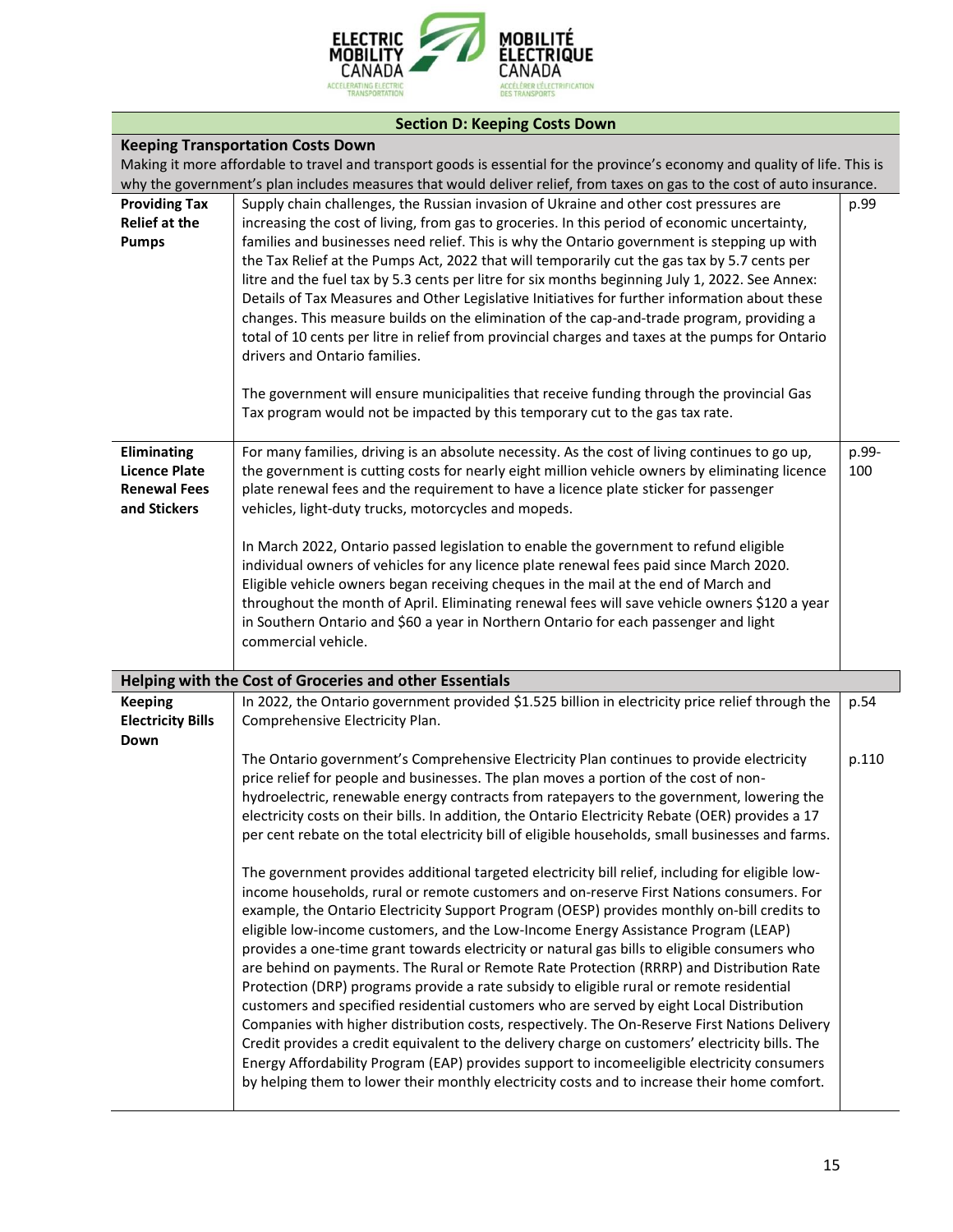

| <b>Section E: A Plan to Stay Open</b>     |                                                                                                                                                                                              |             |  |
|-------------------------------------------|----------------------------------------------------------------------------------------------------------------------------------------------------------------------------------------------|-------------|--|
| <b>New Ontario</b>                        | To help seniors aged 70 and older with eligible medical expenses, including expenses that                                                                                                    | p.114,      |  |
| <b>Seniors Care at</b><br><b>Home Tax</b> | support aging at home, the government is proposing a new, refundable Ontario Seniors Care<br>at Home Tax Credit. In 2022, the new credit would provide an estimated \$110 million in         | 134,<br>228 |  |
| <b>Credit</b>                             | support to about 200,000 low- to moderate-income senior families.                                                                                                                            |             |  |
|                                           |                                                                                                                                                                                              |             |  |
|                                           | The government is proposing a new refundable Personal Income Tax credit to help seniors                                                                                                      |             |  |
|                                           | with eligible medical expenses, including expenses that support aging at home. Eligible                                                                                                      |             |  |
|                                           | recipients of the new Ontario Seniors Care at Home Tax Credit would receive up to 25 per                                                                                                     |             |  |
|                                           | cent of their claimable medical expenses up to \$6,000, for a maximum credit of \$1,500.<br>Starting with the 2022 tax year, the proposed credit would support a wide range of medical       |             |  |
|                                           | expenses to help low- to moderate-income senior families age at home.                                                                                                                        |             |  |
|                                           | Wheelchairs and electric scooters are eligible.                                                                                                                                              |             |  |
|                                           |                                                                                                                                                                                              |             |  |
|                                           | <b>CHAPTER 4: BORROWING AND DEBT MANAGEMENT</b>                                                                                                                                              |             |  |
| <b>Green Bond</b>                         | Green Bonds remain a core component of Ontario's borrowing program and are an                                                                                                                | p.          |  |
| Program                                   | important tool to help finance public transit initiatives, extreme weather-resistant                                                                                                         | 208-        |  |
|                                           | infrastructure, as well as energy efficiency and conservation projects. Ontario remains the<br>largest issuer of Canadian dollar Green Bonds, totalling \$12.5 billion issued since 2014-15, | 209         |  |
|                                           | with \$12.0 billion outstanding.                                                                                                                                                             |             |  |
|                                           |                                                                                                                                                                                              |             |  |
|                                           | Chart 4.4<br><b>Green Bond Allocation by Framework Category</b>                                                                                                                              |             |  |
|                                           |                                                                                                                                                                                              |             |  |
|                                           | <b>Energy</b><br><b>Climate</b>                                                                                                                                                              |             |  |
|                                           | Clean<br><b>Efficiency &amp;</b><br><b>Adaptation &amp;</b><br><b>Total</b><br><b>Transportation</b><br><b>Conservation</b><br><b>Resilience</b>                                             |             |  |
|                                           | \$12.5<br>3%<br>77%<br>20%                                                                                                                                                                   |             |  |
|                                           | <b>Billion</b><br>of funds<br>of funds<br>of funds                                                                                                                                           |             |  |
|                                           |                                                                                                                                                                                              |             |  |
|                                           | 28 Projects<br>8 Projects<br>19 Projects<br>1 Project                                                                                                                                        |             |  |
|                                           | Note: Numbers may not add due to rounding.<br>Source: Ontario Financing Authority.                                                                                                           |             |  |
|                                           |                                                                                                                                                                                              |             |  |
|                                           | On February 2, 2022, Ontario issued its second Green Bond in 2021-22, and                                                                                                                    |             |  |
|                                           | eleventh Green Bond overall. This issue was for \$1.75 billion and followed a \$2.75 billion                                                                                                 |             |  |
|                                           | issue in July 2021. The total \$4.5 billion issued in 2021-22 was the most in any single year                                                                                                |             |  |
|                                           | since the inception of Ontario's Green Bond program. Eight projects were selected to receive<br>funding from the most recent Green Bond. This included six Clean Transportation projects,    |             |  |
|                                           | one Energy Efficiency and Conservation project and one project under the Climate                                                                                                             |             |  |
|                                           | Adaptation and Resilience framework category:                                                                                                                                                |             |  |
|                                           |                                                                                                                                                                                              |             |  |
|                                           | Eglinton Crosstown Light Rail Transit (LRT);<br>٠                                                                                                                                            |             |  |
|                                           | <b>GO Transit Expansion;</b>                                                                                                                                                                 |             |  |
|                                           | Finch West LRT;<br>٠                                                                                                                                                                         |             |  |
|                                           | Hurontario LRT;<br>٠<br>Ontario Line Subway;<br>$\bullet$                                                                                                                                    |             |  |
|                                           | Scarborough Subway Extension;<br>$\bullet$                                                                                                                                                   |             |  |
|                                           | West Park Healthcare Centre; and<br>$\bullet$                                                                                                                                                |             |  |
|                                           | Port Lands Flood Protection.<br>$\bullet$                                                                                                                                                    |             |  |
|                                           |                                                                                                                                                                                              |             |  |
|                                           | Ontario is considering updating its Green Bond Framework. The update may include better                                                                                                      |             |  |
|                                           | alignment of framework categories with the Green Bond Principles through standardized                                                                                                        |             |  |